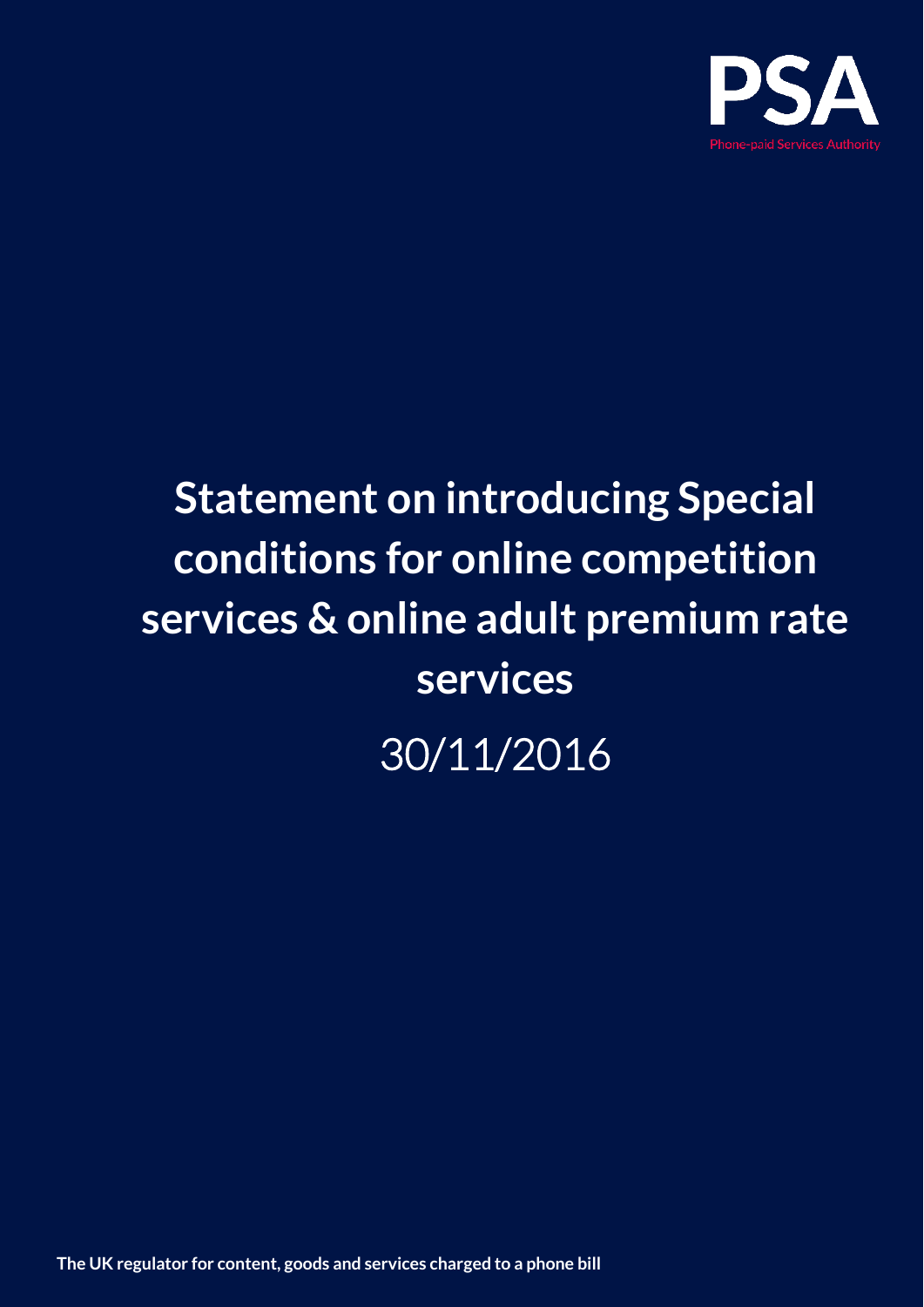## **Contents**

| Assessing the risks associated with online competition and online adult PRS 5          |  |
|----------------------------------------------------------------------------------------|--|
|                                                                                        |  |
|                                                                                        |  |
|                                                                                        |  |
|                                                                                        |  |
|                                                                                        |  |
|                                                                                        |  |
|                                                                                        |  |
|                                                                                        |  |
|                                                                                        |  |
|                                                                                        |  |
| Overlap between provisions across online competition services and online adult PRS  18 |  |
|                                                                                        |  |
|                                                                                        |  |
|                                                                                        |  |
|                                                                                        |  |
|                                                                                        |  |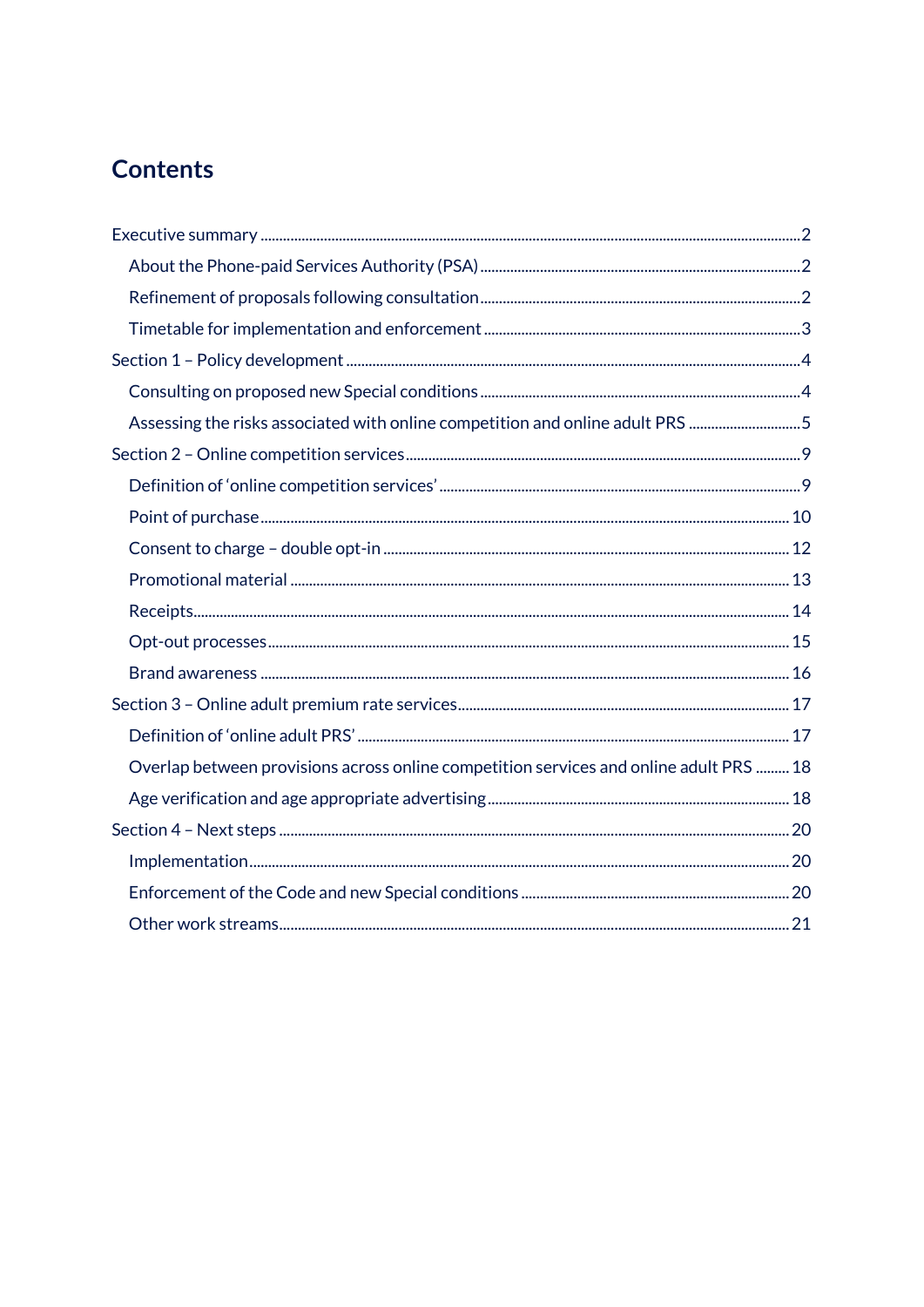## <span id="page-2-0"></span>**Executive summary**

#### <span id="page-2-1"></span>**About the Phone-paid Services Authority (PSA)**

The Phone-paid Services Authority (PSA) is the UK regulator of content, goods and services charged to a phone bill.

During our 30th year of operation we have been reviewing the regulation of the phone-paid services market in various ways. The consultation into proposed new Special conditions for two service types reflects our interest in improving clarity for consumers as they engage with phone-paid services. The policy has developed through close engagement with industry members, across the complex value chains, seeking to address concerns in the market relating to high complaint volumes for online competition services, and online adult premium rate services (PRS)1.

The policy is about much more than addressing high complaint volumes – it has been seeking to understand why consumers in these particular market sectors show low satisfaction and trust ratings in our Annual Market Reviews, and why complaints raised with the PSA often point to a lack of consent to charge. Consumers often claim to have very little knowledge of the services when they see the charges appear on their phone bills. A key part of the policy development was the commissioning of research to understand this better.

There is more information about the research and stakeholder engagement in Section 1 of this Statement.

#### <span id="page-2-2"></span>**Refinement of proposals following consultation**

The consultation paper was published on 17 August 2016 alongside two proposed Notices of Special conditions, one for each service type – (i) online competition services, and (ii) online adult PRS. The PSA consults on proposals raised under section 3.11 of the PSA Code of Practice – the framework for Special conditions.

The consultation closed on 12 October 2016 and we received 6 responses from a range of stakeholders, some of which asked for submissions to be treated confidentially. It is noted that a concurrent consultation on the regulatory framework, within which Special conditions exist to assist with the effective regulation of higher risk services in the market, attracted 12 responses. Some of the points raised in responses to the regulatory framework consultation were relevant to the assessment of Special conditions for online competition and online adult PRS, and were duly considered.

The PSA has refined its proposals for Special conditions. However, it is noted some responses called for proposals to be dropped entirely or for provisions to be targeted at only some of the providers of these two service types or a service type defined by a more restricted definition. The PSA has considered these submissions and determined that Special conditions should be adopted for these two service types. This Statement sets out the reasons for that decision.

<sup>-</sup> $1$  PRS is the term defined in statute used to refer to phone-paid services, which the PSA regulates following Ofcom's approval of the PSA Code of Practice in accordance with the Communications Act 2003.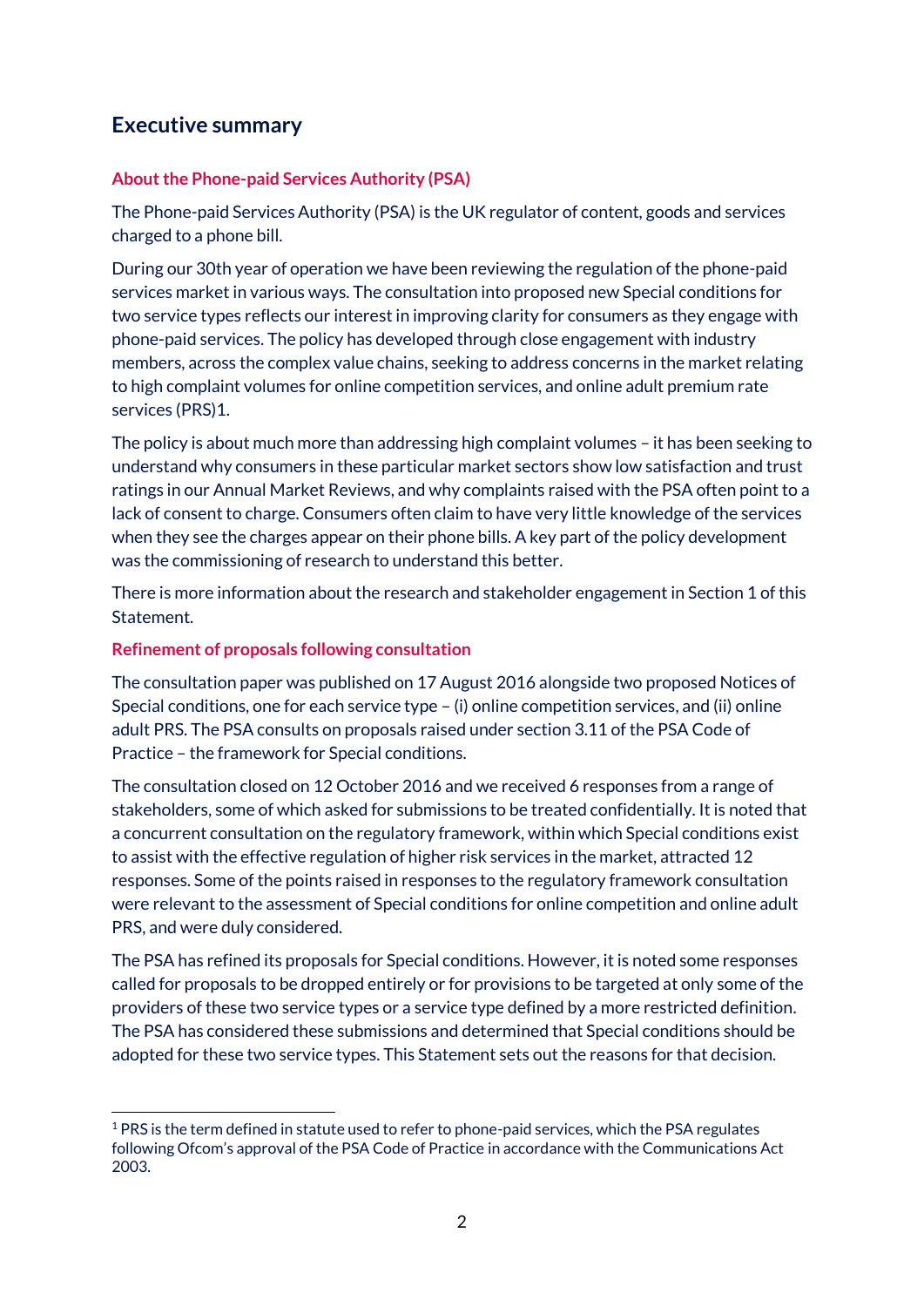The definition of competition service has changed slightly in light of submissions made, especially by a broadcaster who sought an amendment to clarify that broadcast competition services were not intended to be caught by these proposals. This is to make sure the concept of 'online' remains relevant to the subject of online competition services, where previously the definitions across both Notices was set out to highlight consistency in relation to this concept. That consistency is unaffected by the amendment suggested by the respondent. See the Notice of Special conditions and Section 2 for more details.

We have retained provisions as consulted upon, except for in relation to the following areas where we have accepted in part submissions from respondents:

- Insertion of a mobile originating short message service (MO SMS) method for double opt-in – ONLC 1 and ONLA 1;
- **•** Removal of the prescriptive requirements for opt-out processes ONLC 6  $\&$  7 along with ONLA 5 & 6;
- Removal of reference to the lower age threshold entirely, with focus on those services that fall within Ofcom's definition of sexual entertainment services (SES) – ONLA 11<sup>2</sup>;
- Refinement of age verification requirements to focus properly on mobile content as opposed to live calls, to ensure relevance with online adult PRS – ONLA  $11^3$ .

In relation to opt-out processes, there is a clear need to improve systems for consumers. However, the PSA does not have all the relevant information available to make a clear determination as to final provisions at ONLC 6 & 7 and ONLA 5 & 6 given the responses point to ineffectual outcomes. Therefore, the PSA will be seeking industry engagement to further evidence the effectiveness of remedies and costs associated with these proposals and possible alternatives.

Until the outcome of the above review is notified to industry, the PSA calls on industry members to apply the provisions at rule 2.3.11 and section 2.6 of the Code. Where there is clear evidence opt-out processes are not effective or accessible for consumers we will use our enforcement powers to tackle those issues in the market.

#### <span id="page-3-0"></span>**Timetable for implementation and enforcement**

The PSA has today published updated Notices of Special conditions for two separate service types, online competition services and online adult PRS. We have sought to add clarity throughout this Statement as to our expectations for such services, and in particular outline our approach to brand identification in Section 2.

The PSA is providing service providers who operate services to which these Notices of Special conditions apply with a set period in which to make any necessary changes to the promotion and operation of the service. We encourage providers to make the changes in the shortest possible timescale to achieve the necessary consumer protection that this policy seeks to establish. We expect all relevant services to operate in compliance with these Notices by no later than 00:01 on 4 January 2017.

 $2$  ONLA 11 becomes ONLA 9 in the final version of the Notice of Special conditions due to other changes.

<sup>&</sup>lt;sup>3</sup> As above (Footnote 2).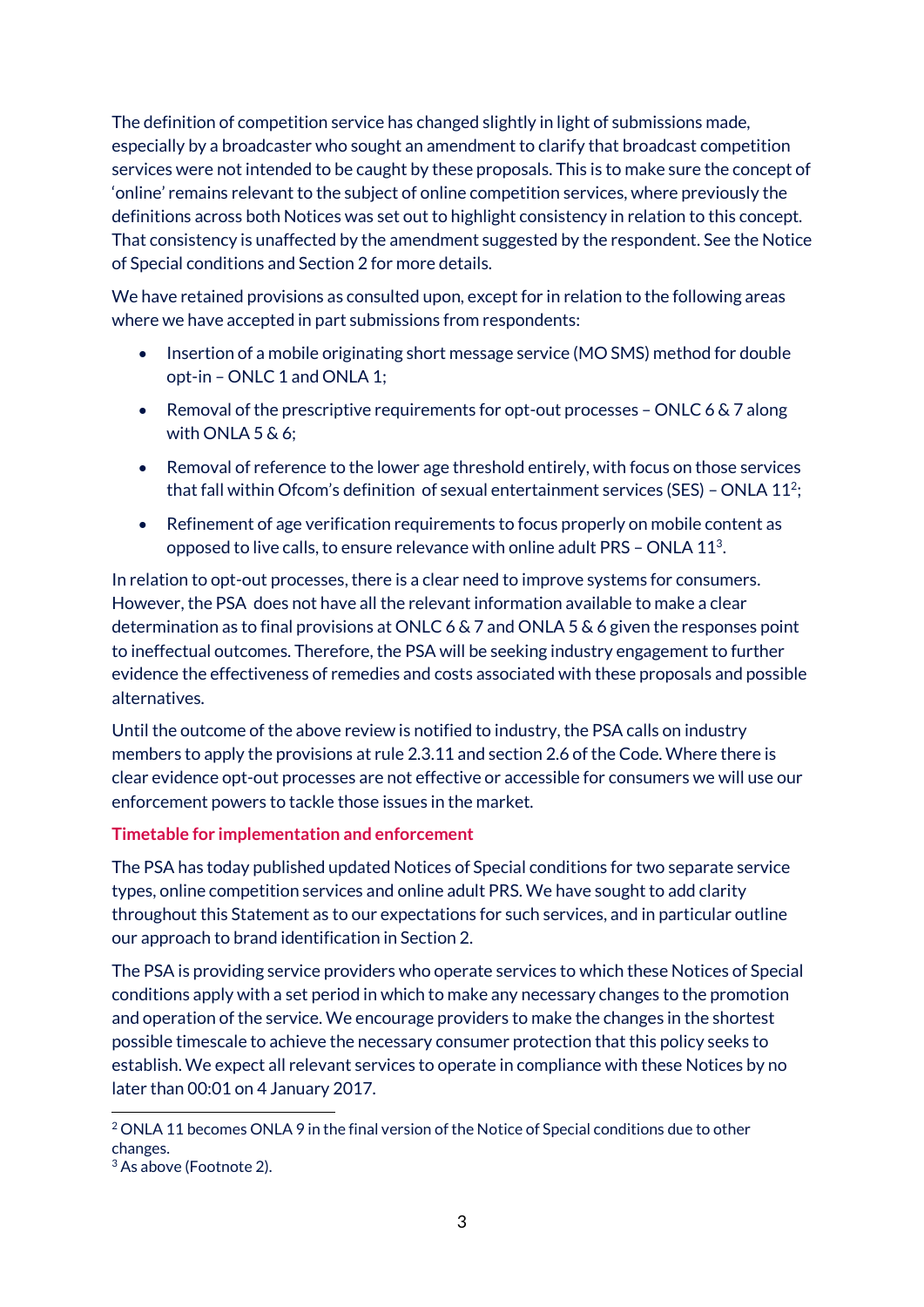## <span id="page-4-0"></span>**Section 1 – Policy development**

#### <span id="page-4-1"></span>**Consulting on proposed new Special conditions**

- 1.1 When the PSA seeks to adopt new Special conditions under paragraph 3.11 of the Code, under normal circumstances it will consult publicly to seek advice and feedback from stakeholders on the underlying basis for any new provisions and the proposed Notice of Special conditions. Following discussions with industry stakeholders via the Rapid Response Team framework to address concerns about online competition and online adult PRS in late 2015, consumer perceptions were tested through a piece of research undertaken for the PSA by Craft Realities. The research findings were set out in a summary report published alongside our consultation in August 2016.
- 1.2 The research pointed towards significant concerns with consumer understanding of phone-paid service charges associated with online competition and online adult PRS, and the consumer experience at the point of purchase, when opting out of services, and with brand awareness affecting the ability of consumers to seek assistance when issues arise.
- 1.3 Given the prior engagement with the Rapid Response Team, and the access to the research in Spring 2016, the PSA was able to undertake significant pre-consultation activities when developing proposals to address risks identified with online competition and online adult PRS. The formal consultation paper then set out proposals formally and draft Notices of Special conditions were published on 17 August 2016.
- 1.4 In the consultation we asked eight questions to assist with our assessment of the policy strategy being pursued, the defined service types to which we sought to impose Special conditions, and the provisions themselves that were set out to improve the consumer experience. All the questions except for Question 5 dealt with both service types – the exception being directed at the provisions set out in the Notice of Special conditions for online adult PRS that dealt with age verification and age appropriate promotions.
- 1.5 Question 1 looked beyond the proposals, recognising that the measures set out may not address all consumer issues, and specifically invited respondents to consider what additional requirements may be necessary to improve post-contractual consumer journeys. The question asked:

"*Do you agree that additional responsibilities placed on network operators and Level 1 providers, to offer redress upfront and inspect consumer complaints and disputed PRS payments, are necessary to improve the post-transaction consumer journey and increase consumer confidence? Are there additional or other measures that could deliver this outcome?*"

1.6 While respondents understood the need to meet consumer expectations in delivering access to customer care, industry members expressed different views as to who was best placed to assist consumers. While network operators were frequently the first place a consumer approaches for help, Level 2 providers were keen to deal with the issues directly without matters being addressed directly by the network operators or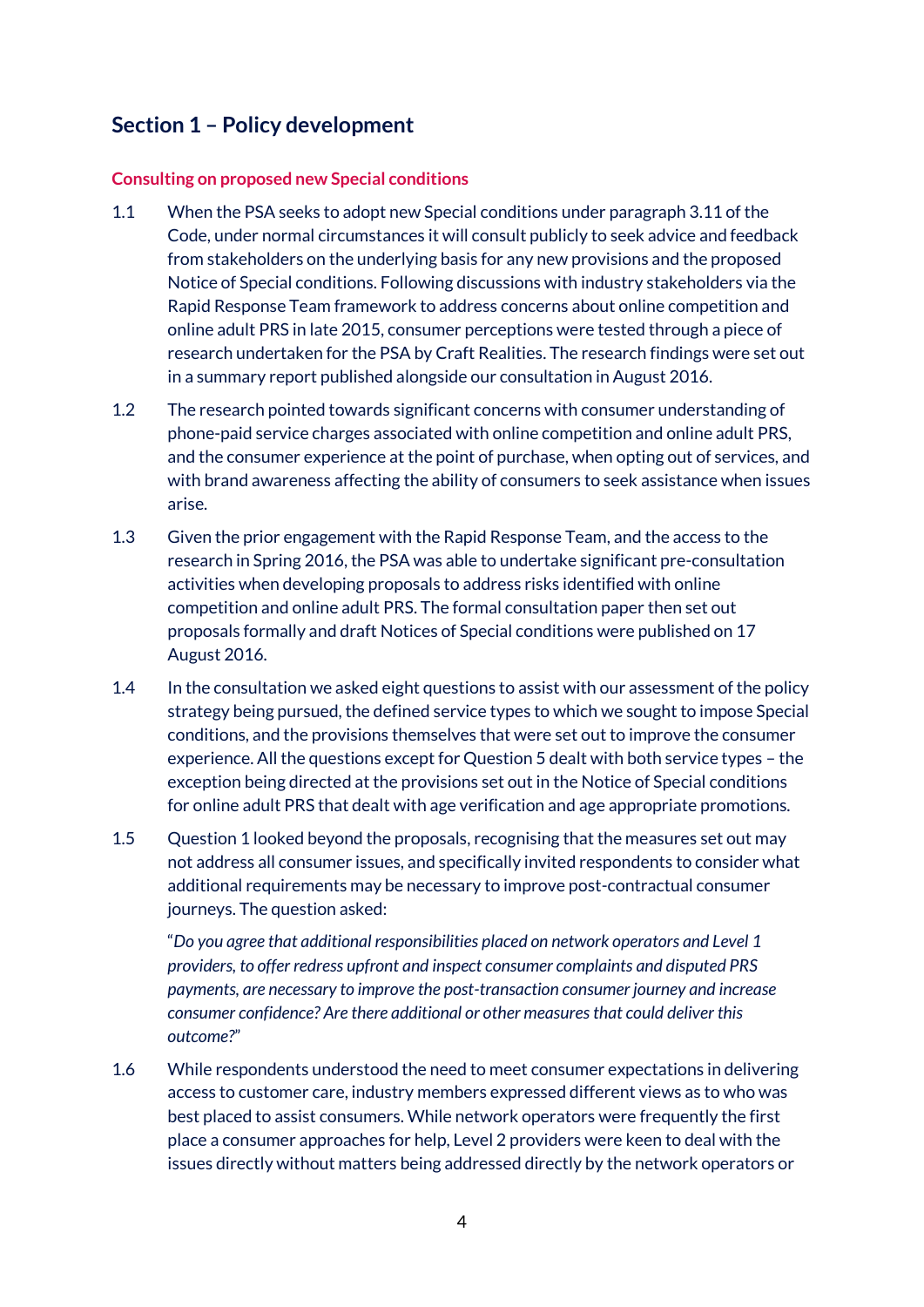Level 1 providers. However, examples were given when this was seen as an unnecessary complication and it was noted that phone-paid services as a payment method may be more competitive with other payment facilities if consumers could address issues directly with their bill provider or the intermediary responsible for the payment being arranged – the Level 1 provider.

- 1.7 The issues considered as part of this consultation and the responses received highlight the need to continue working towards a solution that benefits consumers, offers a more consistent approach across the phone-paid services market, and delivers swift outcomes for both consumers and Level 2 providers seeking to offer these phone-paid services. A number of work streams underway will help to address these, including future research into the consumer journey and our consumer engagement strategy, which is being developed.
- 1.8 The PSA is not proposing additional Special conditions at this stage and yet recognises industry's willingness to consider ways to make complaint handling more accessible and effective, in compliance with rules under section 2.6 of the Code of Practice.

#### <span id="page-5-0"></span>**Assessing the risks associated with online competition and online adult PRS**

1.9 Question 2 looked to test the necessity for Special conditions for two separate service types, both of which were a cause for concern and were discussed by the Rapid Response Team in late 2015. It was worded as follows:

"*Do you agree with us that Special conditions are necessary for online competition and adult services? Please provide an explanation to support your response.*"

- 1.10 The online competition and online adult PRS markets were both causing disproportionately high levels of complaints to Mobile Network operators and the regulator, and many consumers were stating a lack of awareness of any consent to charge. From the consumer perspective, it appeared charges were being applied to their accounts without consent. However, the Rapid Response Team acknowledged that in many cases consumers were interacting with service promotions prior to charges appearing on the phone bill.
- 1.11 The research by Craft Realities was commissioned to explore this disconnect between interaction with phone-paid services and the resulting payments. The research observed consumers engaging with online competition and adult services. It drew a number of conclusions, including:
	- It is quite possible for a consumer to provide unintentional consent to an online competition or online adult service.
	- In relation to subscription online competition and adult services, consumers can remain unaware that consent to recurring charges has been given.
	- Consumers from the research are unaware that it is possible to pay for internet content via a phone bill.
	- Opt in and opt out mechanisms are insufficiently robust or transparent from a consumer perspective.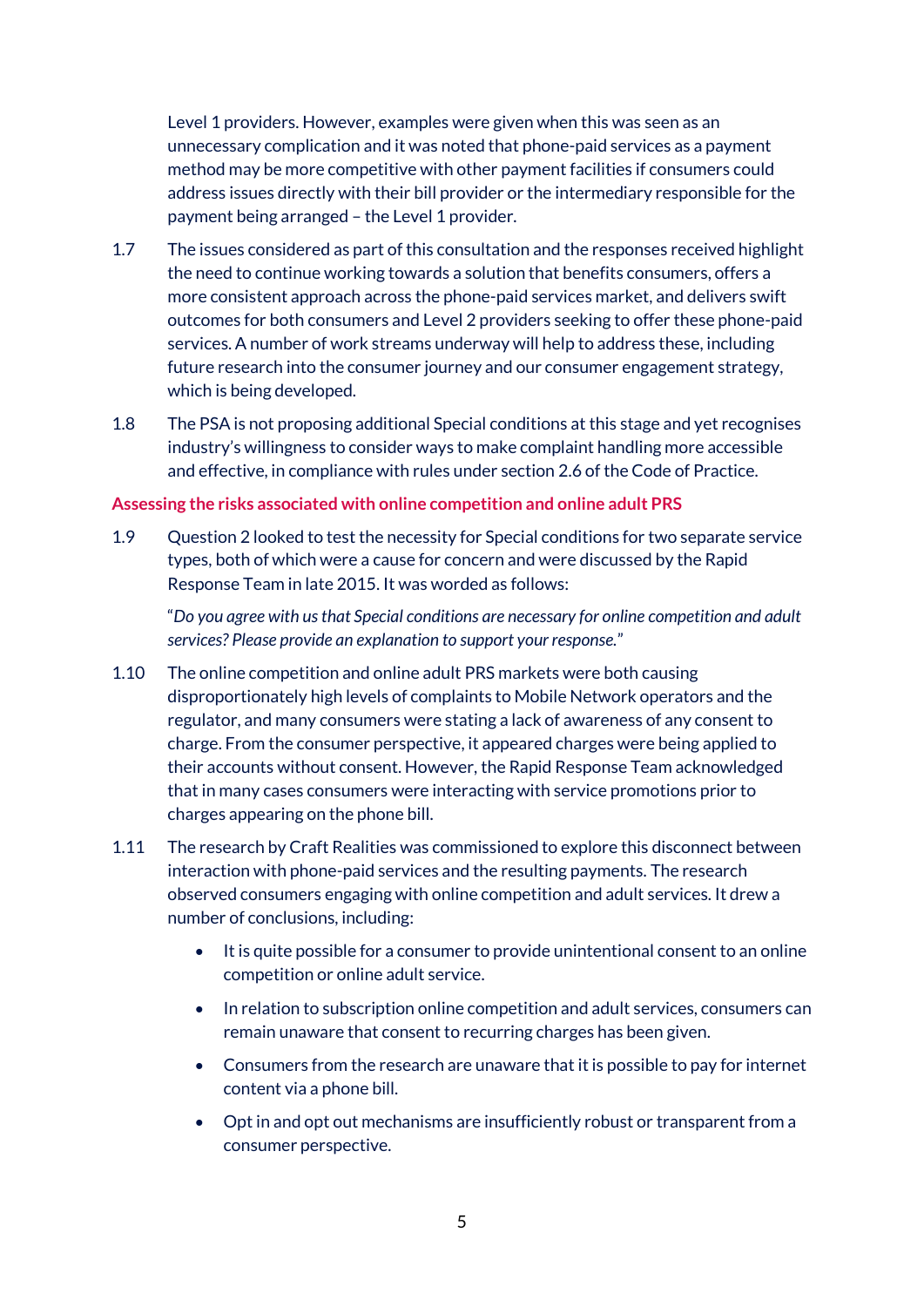- Consumers from the research regard online competition and adult services as higher risk than journeys such as PayPal/Amazon/iTunes purchase flows or SMS voting flows.
- The findings suggest issues with these services are undermining consumers' trust in their MNOs.
- 1.12 The PSA has considered the service types in light of the research and industry engagement associated with the development of this policy. We have found common elements cutting across both service categories, which in other aspects are very distinctive, included the following:
	- Promotions often involved *push* instead of *pull* mechanics;
	- Services relied less on a clear brand and more on the desirability of the prize in terms of competitions, and the product such as video content in terms of online adult PRS;
	- Both attracted the use of click training and such marketing was effective in terms of: inducing clicks to answer quiz questions in terms of competitions; and, answering product filtering and age verification questions in terms of online adult PRS.
- 1.13 For quite different reasons, respondents to the consultation expressed concern at being associated with the other service type. Competition service providers wished to be disassociated with age restricted content; and adult service providers expressed concern at the level of scrutiny placed on their services when the apparent abuse in terms of marketing was seen to be more effective when pointing to competition services. As set out above, it was clear from the research that the same issues were having an impact on both markets. However, the separate Notices of Special conditions do highlight the distinct approaches being taken with regard to each service type based on the independent assessment of each category as against the risk framework. Where risks were aligned similar solutions could be proposed to address those areas of overlap when it comes to consumer experience. Where the risk differed, the proposed regulatory controls also differed.
- 1.14 The PSA has continued to track complaint levels. The evidence gathered shows ongoing investment in affiliate marketing and an absence of clear messaging at the point of purchase has continued to generate high levels of consumer complaints related to both service types<sup>4</sup>. Some industry members have commented that other regulations, including the Consumer Contract Regulations, and industry measures under development are capable of addressing the market issues. However, to date the complaint evidence supports a need for further regulatory intervention, in keeping with the proposals set out for consultation.
- 1.15 Question 3 explored whether our assessment of risks and the resulting proposals were suitably linked. At pages 7 – 11 of the consultation paper for online competition

<sup>-</sup><sup>4</sup> Complaints received by PhonepayPlus: Sep 2014 – Sep 2016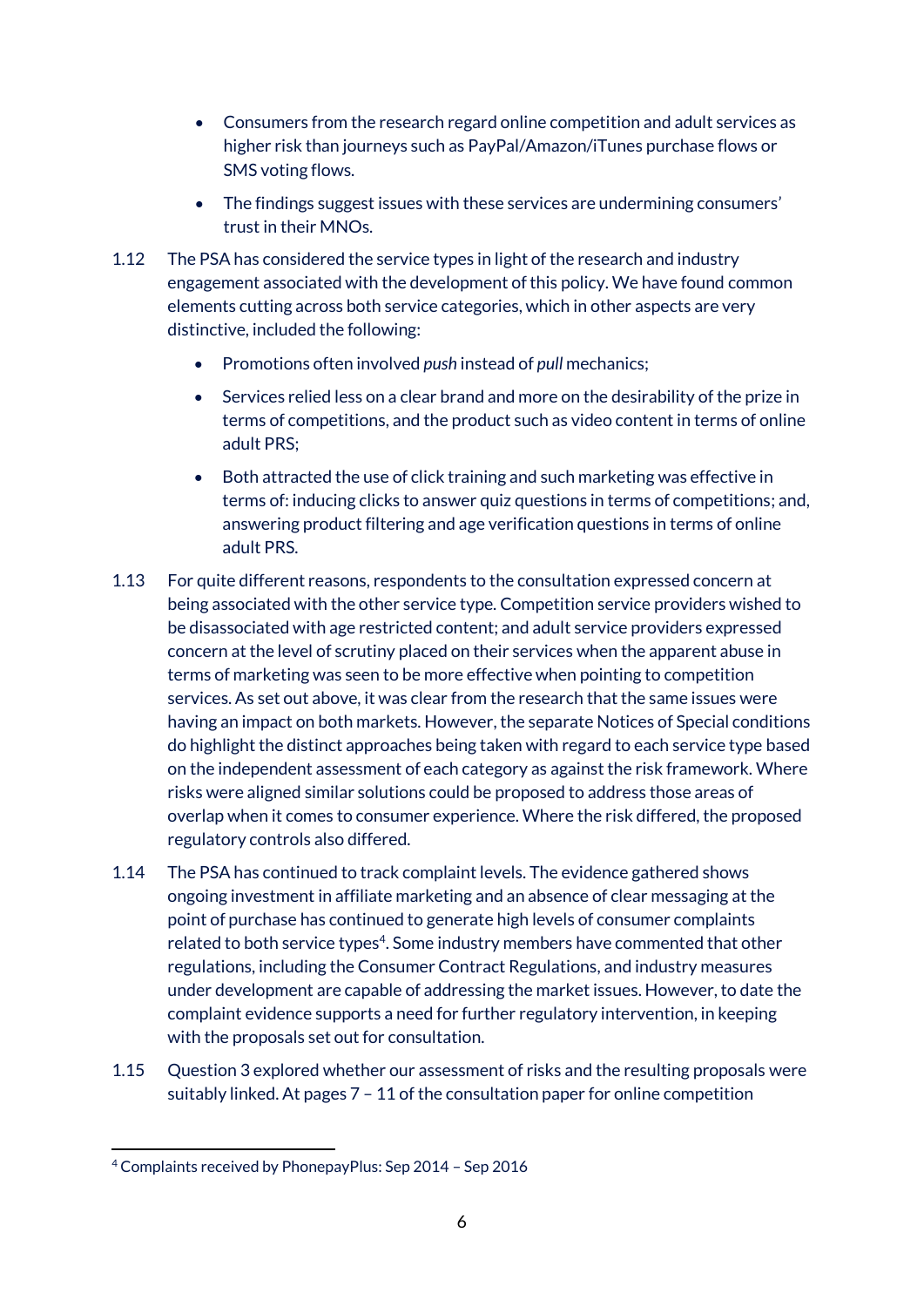services, and pages 12 – 15 for online adult PRS, the tabulated assessment highlighted the suggested connections throughout. The question we posed stated:

"*Do you agree with our assessment of the risks posed to consumers by these services and our policy proposals as set out at pages 7 to 11 and 12 to 15? Please provide an explanation to support your response.*"

- 1.16 A general theme in responses pointed directly to affiliate marketing suggesting that was a root cause of the consumer issues being addressed. Questions were raised as to the general approach to tackle Level 2 provider activities through Special conditions instead of attempting to reduce bad practices in marketing. This is a theme raised in prior consultations associated with both Code development and guidance for industry. The PSA remains focussed on its remit to regulate the phone-paid services market, and as such has set out proposals to improve the information and transparency of pricing flowing from service providers to consumers. These aim to reduce the ability of rogue affiliate marketers to generate leads that are successful at pushing through conversions as the Level 2 providers will correct any misinformation presented at the point of purchase.
- 1.17 This consultation was undertaken in tandem with a consultation on our regulatory framework under the 14th Code of Practice. Reflecting on industry comments raised across both these consultations, it appears that the general approach to risk assessment is supported. Stakeholders focus their comments on the application of the risk taxonomy and the impact of individual provisions. In subsequent sections of this statement, the PSA sets out the specific concerns more directly.
- 1.18 It is worth flagging at this stage where industry saw weaknesses in the link between risk assessment and adoption of Special conditions:
	- **Double opt-in** Reaction to proposals suggested the options available for industry to achieve verifiable consent to charge were too limited and ignored valid mobile originating short message service (MO SMS) solutions that were equally capable of reducing or removing identified risks.
	- **Receipts** Having supported the need for a clear point of purchase, stakeholders suggested that remedy would impact on consumers and reduce the need for regular receipts when charges are made, especially in relation to subscription charges. As such, requirement for receipts is seen to be unnecessary and potentially an unwanted element of the billing mechanic from a consumer perspective.
	- **Opt-out processes**  It was argued that the risks identified did not point to a need for additional regulation of opt-out processes. The Code already sets out requirements for access to effective complaint handling processes and methods of exit that work for consumers. It was suggested that the Code was correct to permit low-cost methods of exiting a service, and nothing associated with the service types under scrutiny justified a free method of exit.
	- **Adult services**  Some respondents made a general challenge against the risk assessment of online adult PRS suggesting the data did not point to an issue in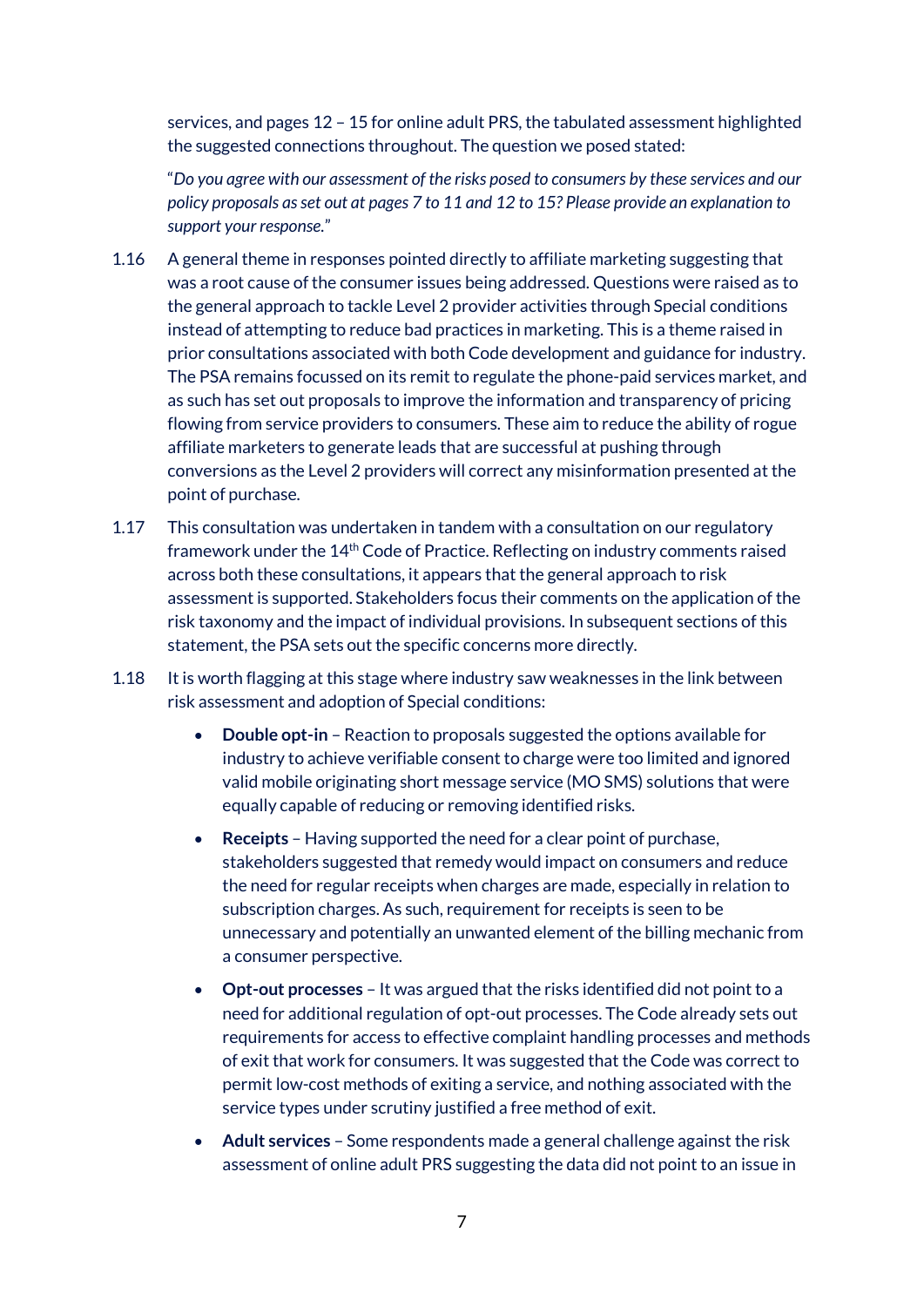this sector. Action4 suggested that the measures were based not on the risk assessment but on a moral judgment.

- 1.19 The PSA has considered all the responses to the consultation and addressed these points in different ways. In terms of double opt-in and opt-out processes, we have made changes to proposals seeking to take forward only those Special conditions that are clearly demonstrated to address the risks identified at this stage.
- 1.20 In terms of receipts we have decided to retain the requirements as consulted. This is because there are consumer benefits derived from receipts associated with phone-paid service charges in relation to brand awareness and the improved clarity around the payment facility as a whole. At this time there is justification for taking steps to improve the consumer experience so awareness grows. We will keep track of consumer satisfaction levels and other indicators to assess whether these measures remain necessary in due course.
- 1.21 Finally, in terms of adult services, the PSA are adopting Special conditions for a specific group of adult services. The risks associated with online adult PRS are clearly evidenced in the consumer research and in the findings of the recent *Annual Market Review*, as well as the continued disproportionately high level of complaints. As such, we are proceeding with a range of Special conditions to tackle specific issues. These measures are designed to give consumers greater awareness of the payment facility and costs associated with these phone-paid services. While we do anticipate some impact on conversion rates, consumers will still be able to access and use these services with greater confidence and control.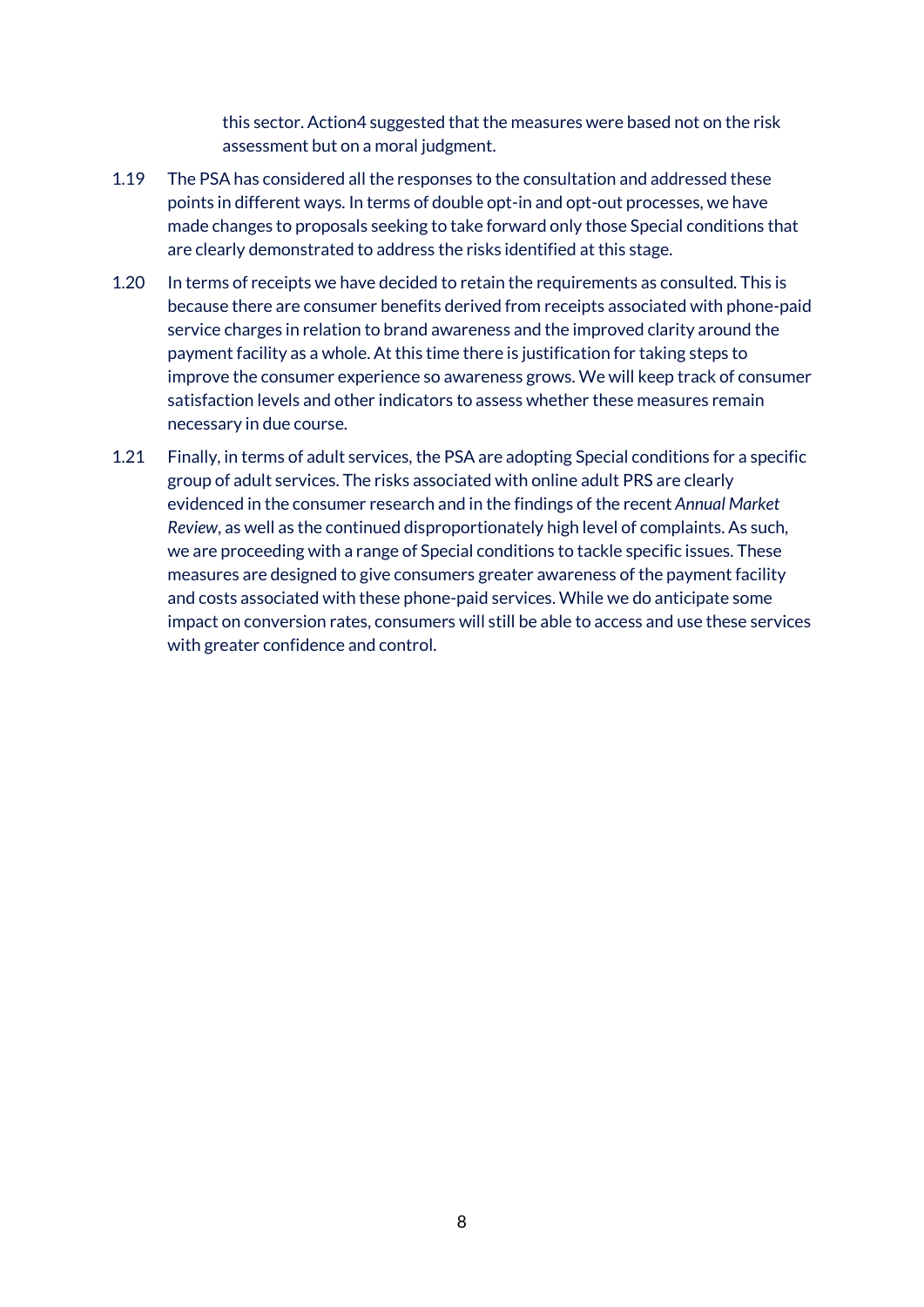## <span id="page-9-0"></span>**Section 2 – Online competition services**

#### <span id="page-9-1"></span>**Definition of 'online competition services'**

- 2.1 Whenever the PSA look to adopt Special conditions, it is important to be targeted and have a clear understanding of the service type under assessment. Furthermore, for the effective implementation of any additional measures, it is important to identify the service type to which those measures apply. The definition is the primary consideration, and is found at the start of any Notice of Special conditions.
- 2.2 Both service types considered as part of this consultation had definitions that required an explanation of the concept of 'online'. We suggested the definition of 'online competition services' was as follows:

"…*those premium rate services (PRS) that are provided fully or partially online, including services that initiate a PRS transaction online, where the primary promotion is online and presents a consumer with a chance to win a prize by competing with other entrants, and which is paid for on a pay to enter or subscription basis.*

*As presented in guidance, some examples of competition services would be:*

*(a) Lotteries;*

*(b) Other games with prizes;*

*(c) An entry mechanism into a draw;*

*(d) Information about prizes and how to claim them.*

*'Online' refers to those services consumed on personal computers or mobile devices (such as smartphones, tablets, etc.) whether accessed via a Wi-Fi connection or directly through mobile internet (2G, 3G, 4G, etc). If the consumer is given the choice to consume the digital products or services online or to download them for off-line use, the service must still comply with these Special conditions.*"

- 2.3 The final paragraph outlining the concept of 'online' was drafted in general terms and was designed to cover all service types for consistency. That does not mean the Special conditions have broader effect, but that any reference to 'online' in future regulation is standardised and consistently applied.
- 2.4 A broadcaster and other respondents identified an issue with this approach when thinking about competition services. It was submitted that it is hard to envisage any competition service meeting the core definition involving a system for downloading the service for offline use. If it was gaming or indeed adult mobile content, such as videos or images, then downloading is a factor, but for competitions the downloading element appears redundant and unhelpful.
- 2.5 The PSA accepts these submissions and sees no difficulties in amending the definition so that the second sentence associated with the concept of 'online' is removed entirely.
- 2.6 Respondents have also questioned the specific reference to a Wi-Fi connection in relation to the concept of 'online' where the reality is that, however the consumer accesses internet content, phone-paid services may be promoted 'online'. We had a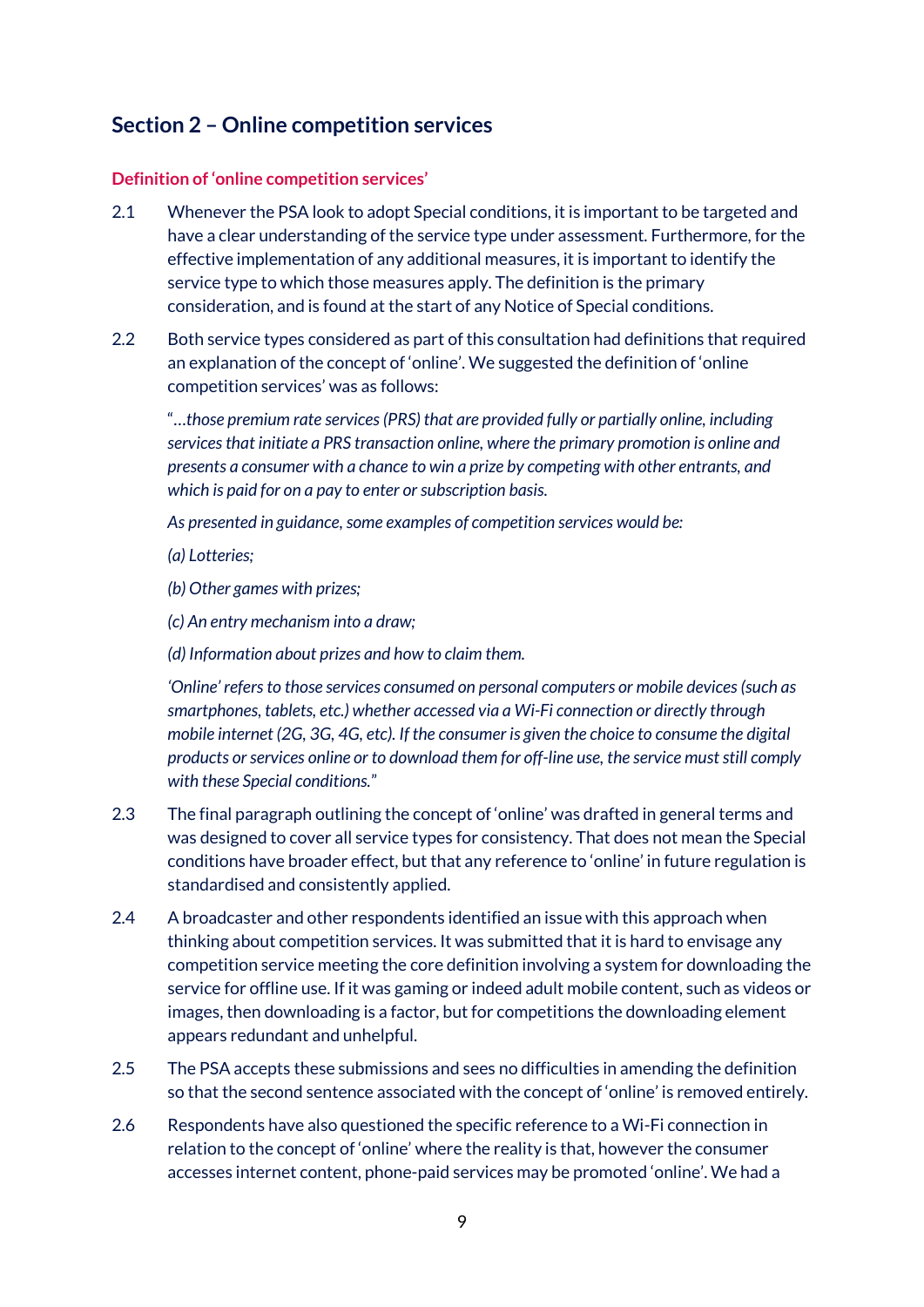number of suggested amendments and while the PSA accepts the submitted concerns, for simplicity we have decided to amend the definition of 'online' to read as follows:

"*'Online' refers to those products or services consumed on personal computers or mobile devices (such as smartphones, tablets, etc.) and are provided or accessed via a Wi-Fi connection or directly through an internet gateway. (2G, 3G, 4G, etc). If the consumer is given the choice to consume the digital products or services online or to download them for off-line use, the service must still comply with these Special conditions.*"

- 2.7 Some respondents expressed concern that the broad definition of 'online competition services' did not target specific services that cause consumer harm and as such service providers who currently did not generate significant complaint levels would be equally affected by the adoption of Special conditions. This was submitted to be unfair and disproportionate.
- 2.8 The first point to raise in response to this general challenge is to reflect on the nature of the additional measures being applied. The PSA is not seeking to restrict access to services at all. Instead it is setting standards for the presentation of key information at the point of purchase, the need for robust consent to charge, the issuance of receipts, and the notification to the PSA when the service is launched or shortly thereafter.
- 2.9 As such, those service providers already giving clear visibility to the phone-paid service transactions entered into by consumers will either be complying with the new measures or have no difficulty in meeting the requirements. Furthermore, where consumers are already choosing to engage with a service with full visibility of the costs associated with it and the nature of the payment facility, those consumers are likely to continue to make use of the service.
- 2.10 We anticipate some decrease in conversions as a result of the changes, which may occur where consumers were previously not aware of the charges or the payment facility they would be using to make the transaction. Some consumers having gained that knowledge from the clear point of purchase and the friction built into the opt-in process may choose to purchase other products and services, or not to proceed with any such transaction. This will have a positive impact on the wider market and boost confidence in phone-paid services. It is anticipated such confidence could translate into additional purchases albeit these may be made with competing products and services.
- 2.11 For these reasons, and to fully respond to the consumer concerns identified in the research, the PSA intends to retain the definition of online competition services and apply effective Special conditions to those services that fall within it.

#### <span id="page-10-0"></span>**Point of purchase**

2.12 For online competition services, ONLC 1 sets out expectations for the clarity of information presented in a distinctive point of purchase. Respondents, including the Association for Interactive Media and Entertainment (AIME), indicated agreement with the principle behind the provision, highlighting the overlap with the Code outcome for transparency and pricing at section 2.2. However, AIME commented that the provision itself could be presented as an outcome and leave greater flexibility for how it is achieved.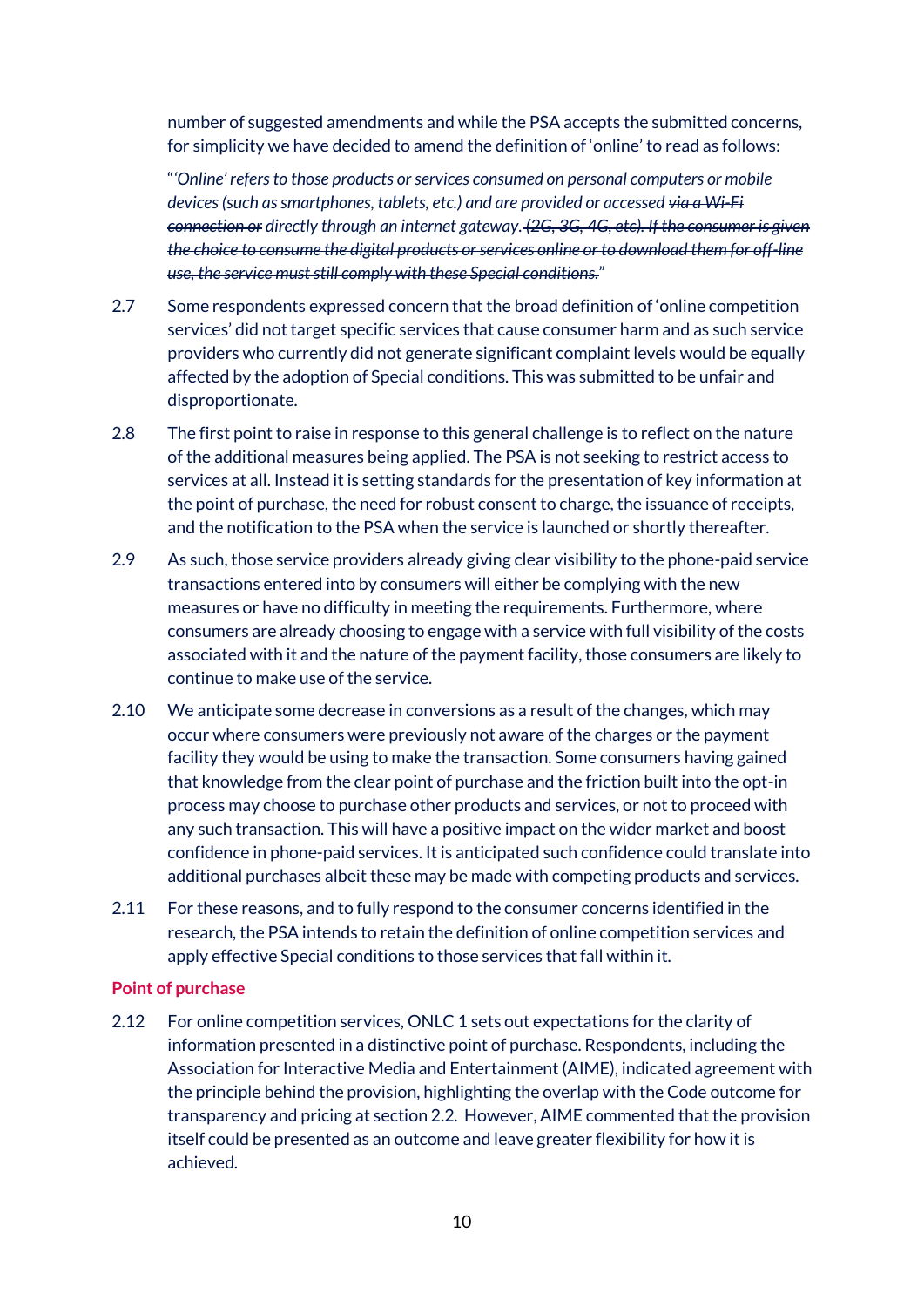- 2.13 AIME also commented on the use of the phrase "abundantly clear" suggesting this went beyond what was necessary, and by definition led to onerous over-regulation. On this point, the PSA considers that the emphasis is on the clear separation established by compliance with the requirement. Therefore the word "*abundantly*" is removed from the final version. We expect clarity to be achieved by service providers in compliance with this provision.
- 2.14 AIME and ImpulsePay, along with other respondents, make reference to the Consumer Contract Regulations (CCRs) at various points during their responses. In relation to ONLC 1 the emphasis is on the capacity for the CCRs to achieve similar standards. As is widely recognised, the PSA enforces its Code and leaves other enforcement bodies to act on behalf of consumers when other regulations are breached. The PSA has endeavoured to make sure these provisions do not conflict with the CCRs or other regulations. By complying with ONLC 1 it is hoped service providers will be meeting expectations set out elsewhere.
- 2.15 The PSA intended to permit a certain level of flexibility for the implementation of ONLC 1, while indicating the key aspects of any point of purchase that must be delivered to meet consumer expectations. These key aspects are derived from the consumer research findings and reflect on the nature of complaints reported to the PSA. ONLC 1 states:

"*The point of purchase must be separated from service interaction, including its promotion, in a clear and effective way to allow the consumer to consider their purchase. At the point of purchase, PRS providers must:*

- *(a) clearly signpost the point of purchase by making it distinctive from other aspects of the service (such as by design and colour scheme) and take all reasonable steps to make that distinction abundantly clear, avoiding any confusion between service promotion and the point of purchase;*
- *(b) ensure that consumers, when committing to a purchase, explicitly acknowledge that the purchase implies an obligation to pay;*
- *(c) ensure that consumers are made aware, in a clear and prominent manner and directly before the consumer commits to a purchase, of the cost of the service, and the frequency of charges; and*
- *(d) indicate that the PRS payment will be added to the consumers phone account.*"
- 2.16 The provision leaves it open to parties in the value chain to determine how to achieve the clear separation of the point of purchase from the service interaction, including its promotion. There is flexibility for each limb of the provision:
	- (a) design, colour scheme,
	- (b) wording used to express the obligation to pay,
	- (c) methodology for increased prominence of the pricing information, and
	- (d) wording used to indicate the phone-paid service charge will appear on the consumer's phone bill.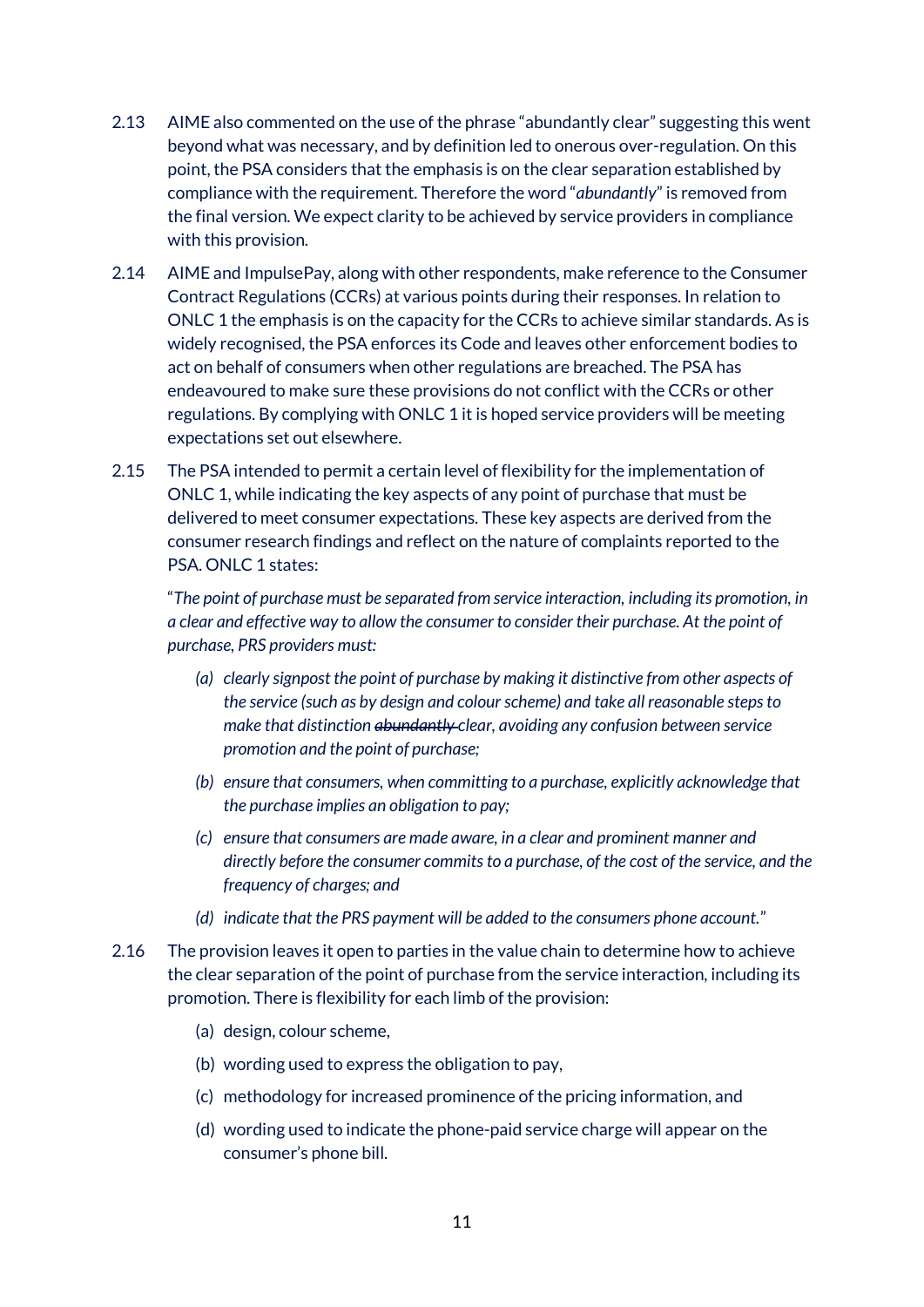2.17 Each limb is important and the adoption of this Special condition is to make sure the consumer gets the right level of information to avoid unexpected charges appearing on their phone-bill. This is central to our response to the consumer research findings, and as such the PSA will retain the provision in the final Notice published alongside this Statement.

#### <span id="page-12-0"></span>**Consent to charge – double opt-in**

- 2.18 ONLC 2 deals with the need to confirm the consumer's willingness to pay and also to give the broader value chain greater visibility of the consumer's engagement with the service. Since opening the consultation in August 2016, the PSA has now announced a review of technical expertise in the phone-paid services market for consent to charge. This is likely to lead to a refreshed understanding of how consumers engage with services and make use of these payment facilities. Such understanding may lead to new guidance on the topic.
- 2.19 In terms of these proposals, we have consulted on establishing double opt-in for these specific service types. Again we have looked to establish some flexibility in terms of how opt-in processes are created and operated, but with some stipulation as to mechanisms capable of meeting consumer expectations and achieving a robust level of consent before charges are applied to consumers' phone bills.
- 2.20 AIME highlighted that mobile originating short message services have been successfully used by industry members over many years to gain an opt-in for charges to commence. It suggested some amendments to the provision to introduce three different MO SMS models:
	- Receipt of an MO SMS following instructions issued to consumers via MT SMS;
	- Receipt of an MO SMS following on-screen instructions issued to consumers;
	- Receipt of an MO SMS following use of technology to pre-populate SMS composition tools within a consumer's handset, making it easier for consumers to send the MO SMS.
- 2.21 Reflecting on the need for flexibility in the provision, the PSA is not minded to be prescriptive in its approach to including an additional option for MO SMS opt-in. However, it is accepted that issuance of an MO SMS to a shortcode controlled by the same Level 1 provider involved in the phone-paid service billing process is capable of achieving the same objective. Such MO SMS requests for charges to commence must be consumer controlled. Furthermore, third party evidence that an MO has been received is considered less robust evidence of consent to charge, hence the PSA seeking to involve the Level 1 provider who is also providing access to the Mobile Network operator for the billing element of the phone-paid service being used by the Level 2 provider and its consumers.
- 2.22 To achieve this added flexibility in ONLC 2, the PSA will insert the following wording as a third sub-paragraph within the provision:
	- *(c) Use of a secure, consumer controlled, mobile originating short message service (MO SMS) system for consumers to notify the Mobile Network operator and Level 1 provider(s) of confirmation of the charge request.*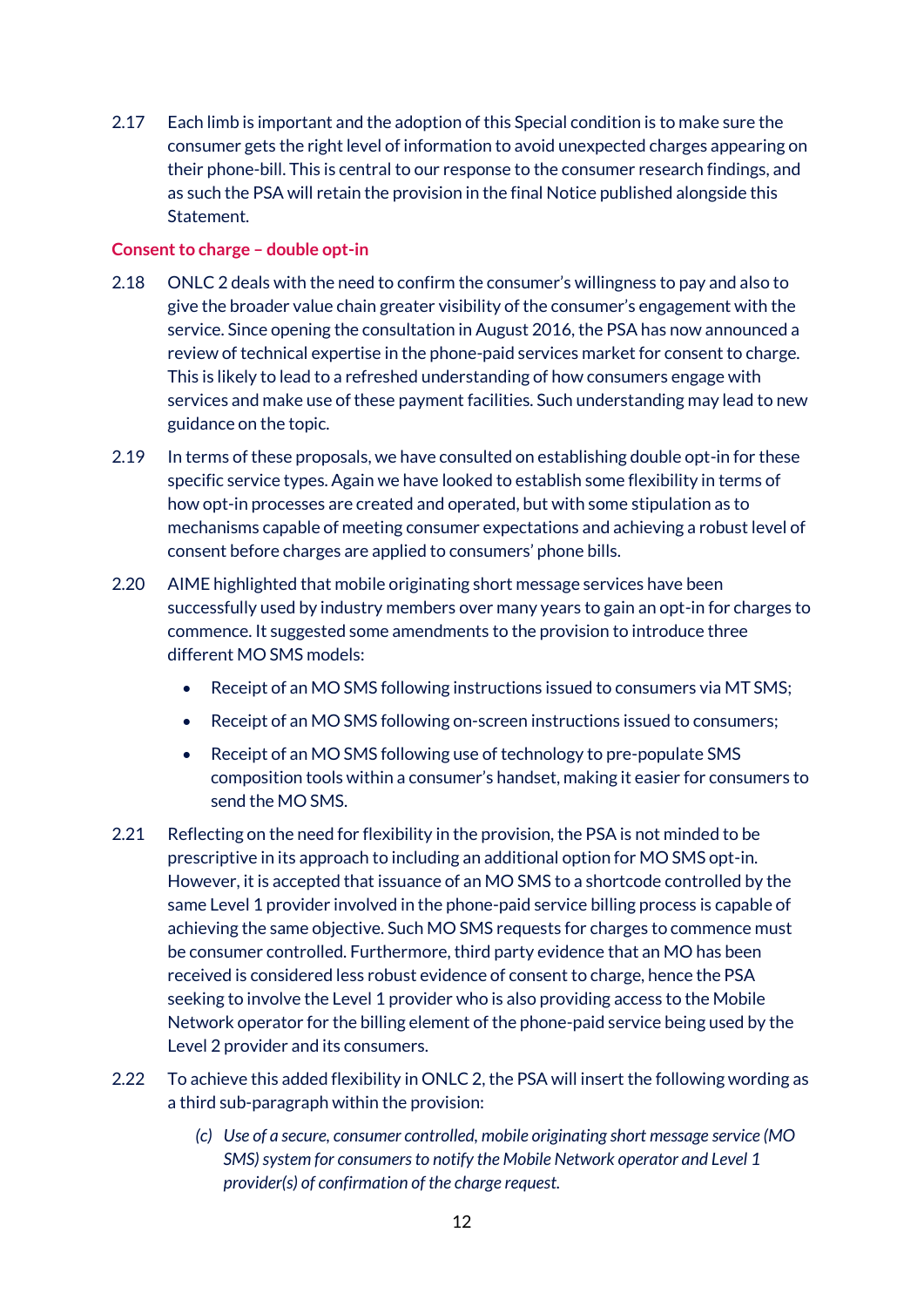- 2.23 AIME also seek the addition of parameterised links as a further option for robust consent to charge. At the present time these have not been fully demonstrated to the PSA for the option to be added to the list within this provision. As part of the wider review of consent to charge, the PSA will consider such technology and where it is demonstrated that such options deliver an equivalent level of robust consent to charge, visible to the value chain involve in the operation of the phone-paid service, we will consider amending the Special conditions in future.
- 2.24 As at the launch of the Special conditions for these specific service types, ONLC 2 will only permit the flexibility afforded within the three options set out in the Notice published alongside this Statement.

#### <span id="page-13-0"></span>**Promotional material**

- 2.25 Industry respondents welcomed the call for greater brand awareness to be achieved through promotional material, and suggested that the provision at ONLC 3 took an outcomes-based approach. However, given the concept of brand identity is not covered in guidance or elsewhere in PSA regulations, respondents frequently sought some additional clarity as to brand identification.
- 2.26 The PSA recognises the complexity associated with building and maintaining a brand, and acknowledges there are a range of methods for brand identification. It is for this reason that flexibility is built into the outcomes-based approach taken with ONLC 3. For simplicity, the PSA considers two aspects of brand management: (i) corporate branding – where the company name is the focus of branding across its products and services; and, (ii) service branding – where a company builds a brand around a particular product or service it offers, or creates a range of different successful products or services with each being branded uniquely.

#### **Corporate branding**

2.27 Some of the biggest global brands are built around the corporate identity itself and whether they offer a single service type or a complete range of products and services, each new offering is linked in to the corporate branding. Consumer trust in the corporate brand is key to expansion of service offerings and there are incentives to improve those services to maintain the reputation of the corporate image associated with that branding.

#### **Service branding**

2.28 This can come about for a variety of reasons but is often associated with success for a business over a particular product it brings to market. Where the original branding is seen as associated with that successful consumer engagement, it may be that the franchise is built upon those foundations rather than the underlying corporate identity. Some consumers may have little awareness of the business behind the product and so long as the product works and fulfils the consumer's needs, there is little need to invest in the expansion of the corporate branding. Indeed, some businesses may look to rename the corporate entity to align with the service branding.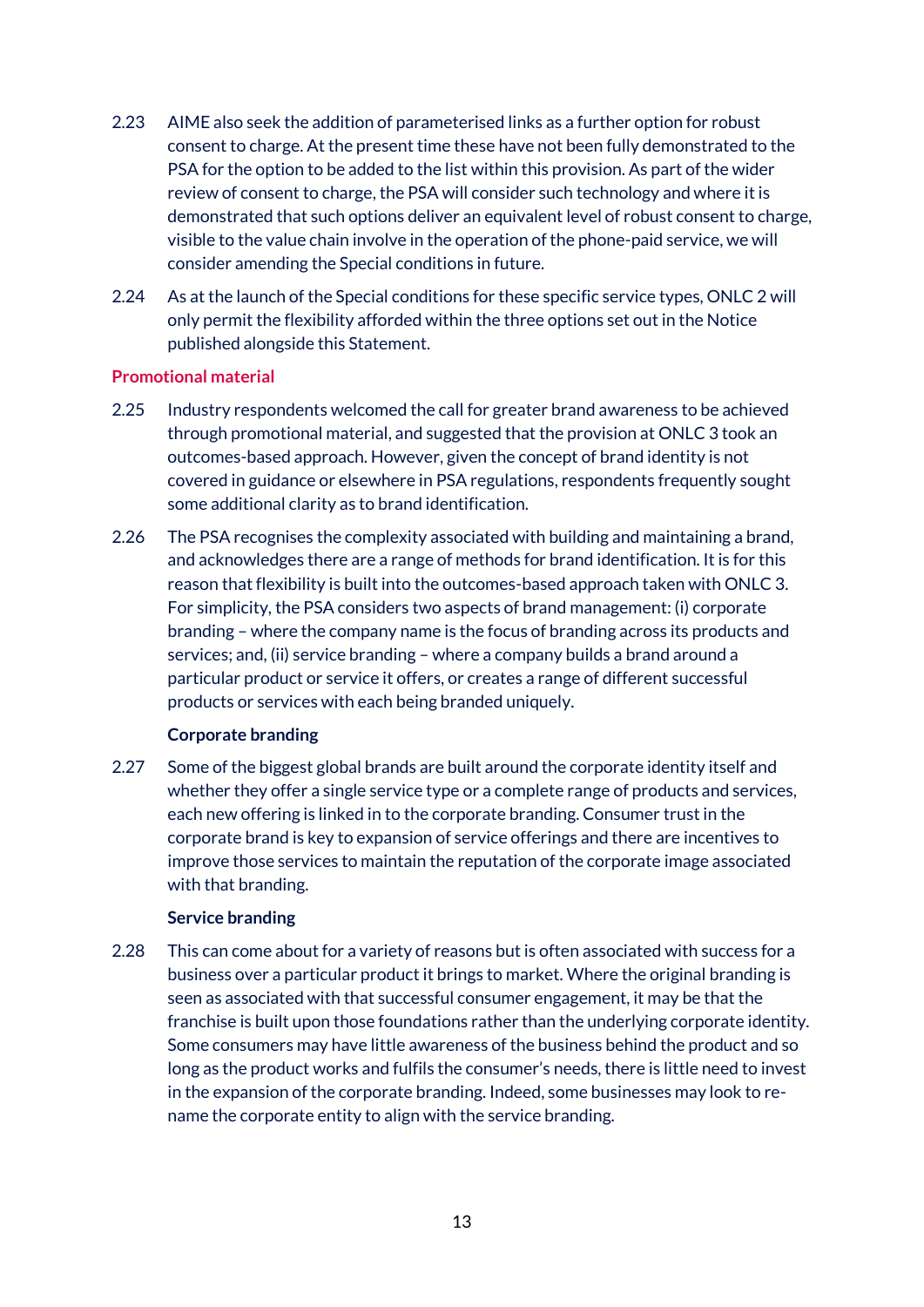#### **Brand identification**

- 2.29 Based on the above, the key elements to both corporate and service branding are consumer awareness and consumer engagement. The consumer research undertaken by Craft Realities highlighted many consumers could not distinguish between phonepaid service providers based on the nature of advertising for both competitions and some online adult mobile content. Both emphasised the product or prize on offer, with consumers often misaligning these things with third party brands that had no affiliation to the service provider. With multiple competition providers all promoting the 'latest' gadgets within similar online media, utilising the same affiliate marketing practices to reach their audiences, the scope for confusion on the consumer side is clear.
- 2.30 By shifting focus away from the prizes on to a clear brand, the intention is to raise awareness of the service providers in the market competing for consumer engagement. This should improve the consumer experience pre- and post-transaction. Regardless of whether the consumer recognises the service providers activities in the phone-paid services market through corporate branding or service branding, ONLC 3 requires providers to clearly identify the brand of the current service offered to and used by consumers.
- 2.31 If a particular service provider has multiple competitions operating in the market at the same time, it is recommended that corporate branding is emphasised in compliance with the provision. The services may each be operated separately but brand management will be easier to control with corporate branding being prominently displayed across the whole range.
- 2.32 If a smaller number of competition services operate around particular prizes, then there may be scope for service branding to be developed. So long as consumers are clear as to which service(s) they are using, service providers are capable of complying with ONLC 3 while managing a number of distinctive brands.
- 2.33 In relation to brand awareness, where service branding is the focus of promotional material, as opposed to corporate branding, it is important that service providers comply with the notification requirement set out at the end of the Notice of Special conditions. This is covered in more detail later in this section of the Statement.
- 2.34 Nothing in the responses to ONLC 3 or 4 suggested any amendments were required and as such the PSA are proceeding to adopt them in the final version of the Notice of Special conditions published alongside this Statement.

#### <span id="page-14-0"></span>**Receipts**

- 2.35 This provision was widely accepted for one-off purchases and when subscription services were first initiated. This has become standard practice across various payment facilities, including on the operator billing system, Payforit. Questions were raised as to the necessity for receipts to be issued each time a charge is applied to the consumer's phone bill. Respondents suggested that consumers had little interest in such messages and may be confused by them.
- 2.36 The PSA sees the issuance of receipts as a key aspect of its response to the consumer research as it has a role in improving consumer awareness of the payment facility used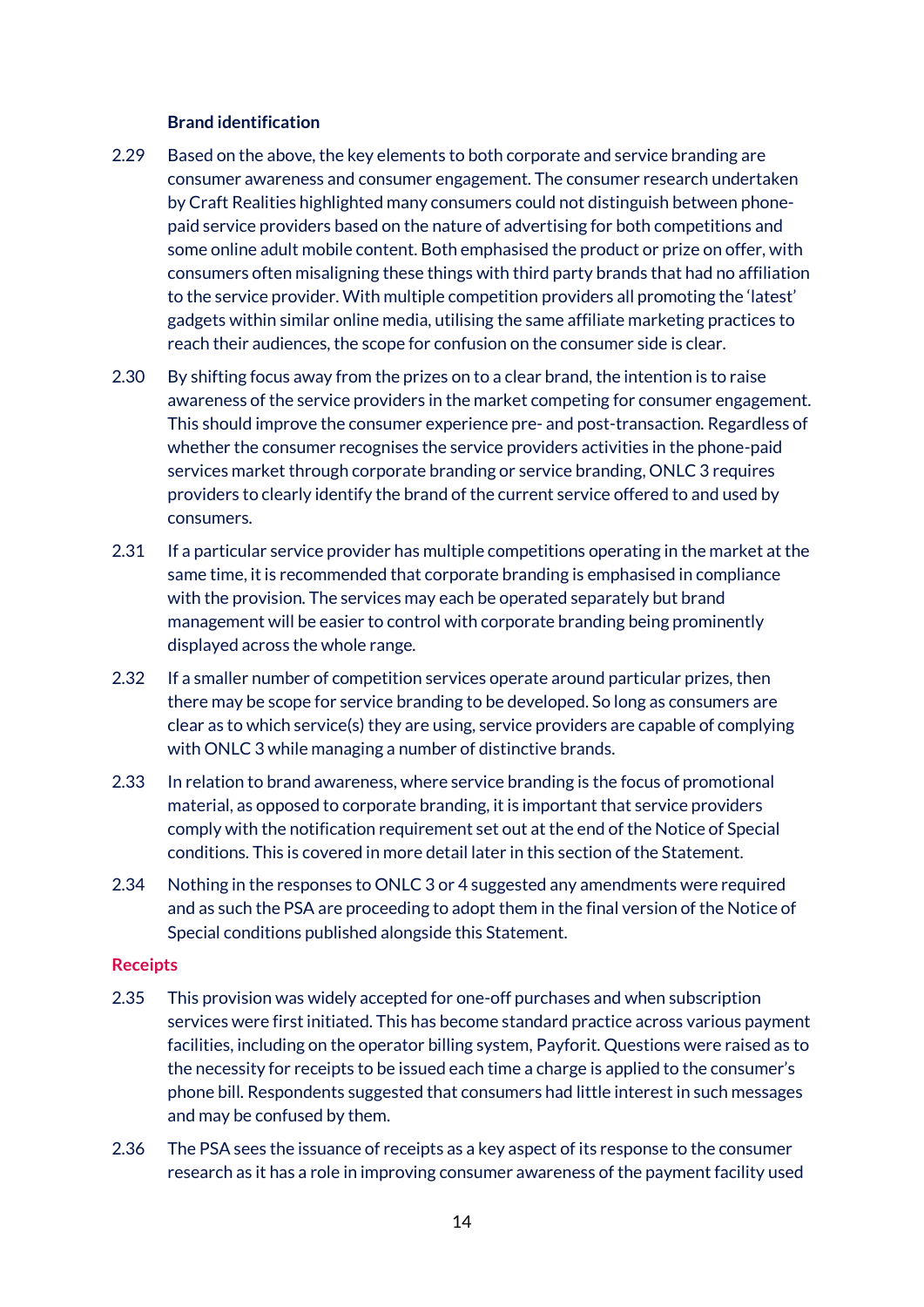as well as informing consumers of specific services to which they are subscribed. Such information puts the consumer in control of their spending and raises awareness of the frequency of those charges.

- 2.37 The PSA does acknowledge that these objectives are shared across other provisions, especially ONLC 1 dealing with the point of purchase. We will keep the market under review as well as make an assessment of the impact of these Special conditions following implementation. One aspect of that review will be to assess the ongoing need for this frequency of receipts based on consumer awareness increasing in response to other factors.
- 2.38 The PSA will proceed with the requirements as consulted.

#### <span id="page-15-0"></span>**Opt-out processes**

- 2.39 The PSA proposed a prescribed means of opt-out, creating flexibility by explicitly setting out means for opt-out based on payment mechanics and permitting either mechanic to be used so long as the appropriate opt-out process was in place. The two payment mechanics included in the Notice were:
	- Operator billing platforms; and,
	- Premium short messaging service (PSMS) charges.
- 2.40 While the prescribed means of opt-out varied to suit each payment mechanic, the objective was the same for each: achieve a clear method of opting out from future charges by allowing consumers to respond directly to any service messages received. Importantly, in response to the consumer research, the PSA considered making the opt-out process entirely free for the consumer. This was a shift in policy for these particular service types, given the Code permits complaint processes to exist at 'lowcost'<sup>5</sup> . There is nothing in paragraph 2.3.11 of the Code relating to the cost of termination of a service, only that no further charges should be applied after the consumer has opted out of the service.
- 2.41 Respondents expressed concern at this shift in policy suggesting that consumers that are signed up to a subscription service are likely to accept a nominal charge for termination of the service. It was argued that to make it entirely free was unjustified and disproportionate. Respondents also highlighted that where the opt-out mechanic failed the current Code provision was sufficient to deal with the consumer harm without the need for more prescriptive regulation.
- 2.42 Based on the research findings, there is a clear need to improve opt-out processes for consumers. However, the PSA does not have all the relevant information available to make a clear determination as to final provisions at ONLC 6 & 7 and ONLA 5 & 6 given the responses point to ineffectual outcomes. Therefore, the PSA will be seeking industry engagement to further evidence the effectiveness of remedies and costs associated with these proposals and possible alternatives (the review).

<sup>-</sup><sup>5</sup> See rule 2.6.2 of the Code in relation to *Complaint handling*.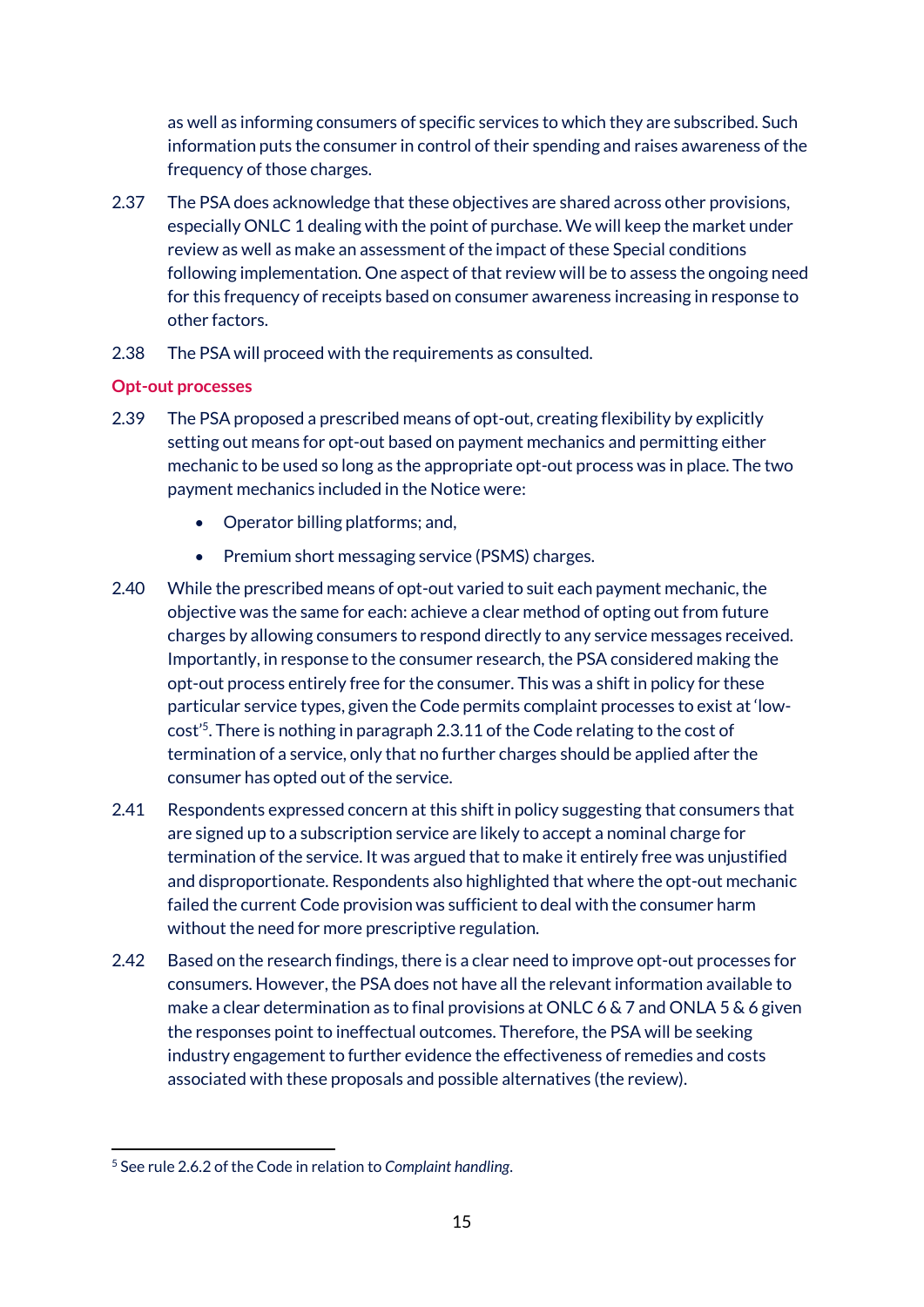- 2.43 Following the review the PSA may decide to re-introduce the provisions at ONLC 6 & 7 and ONLA 5 & 6 (or a variation of these provisions) following reasonable notice. The review may also lead the PSA to consider making opt-out free for all phone-paid services, which would, following consultation, require a small Code amendment at paragraph 2.3.11. Other potential outcomes may be improved proposals for Special conditions for relevant higher risk services, or refreshed guidance to highlight the expectations to be met under the Code.
- 2.44 Until the review is completed and the outcome notified to industry, the PSA calls on industry members to apply the provisions at rule 2.3.11 and section 2.6 of the Code. Where there is clear evidence opt-out processes are not effective or accessible for consumers we will use our enforcement powers to tackle those issues in the market.

#### <span id="page-16-0"></span>**Brand awareness**

- 2.45 The PSA set out proposals in the Notice of Special conditions for online competition services at ONLC 8<sup>6</sup> relating to notification requirements. The information sought from service providers within 48 hours of launching a new service is listed within the provision itself and has been established to equip the PSA to respond to consumer enquiries or complaints. It is also capable to improving the information available on the number checker service offered on the PSA website, which is designed to provide consumers with information about the service and to direct them to the Level 2 provider responsible for the service to seek assistance.
- 2.46 One benefit of the information being available to consumers at the point of enquiry is that it potentially reduces confusion and improves consumer awareness. Both of these are capable of improving the satisfaction levels indicated for these relevant service types in recent *Annual Market Reviews* undertaken on behalf of the PSA. Industry have been supportive of this goal and the provision set out to achieve it.

<sup>-</sup> $6$  ONLC 8 becomes ONLC 6 in the final version of the Notice of Special conditions due to other changes.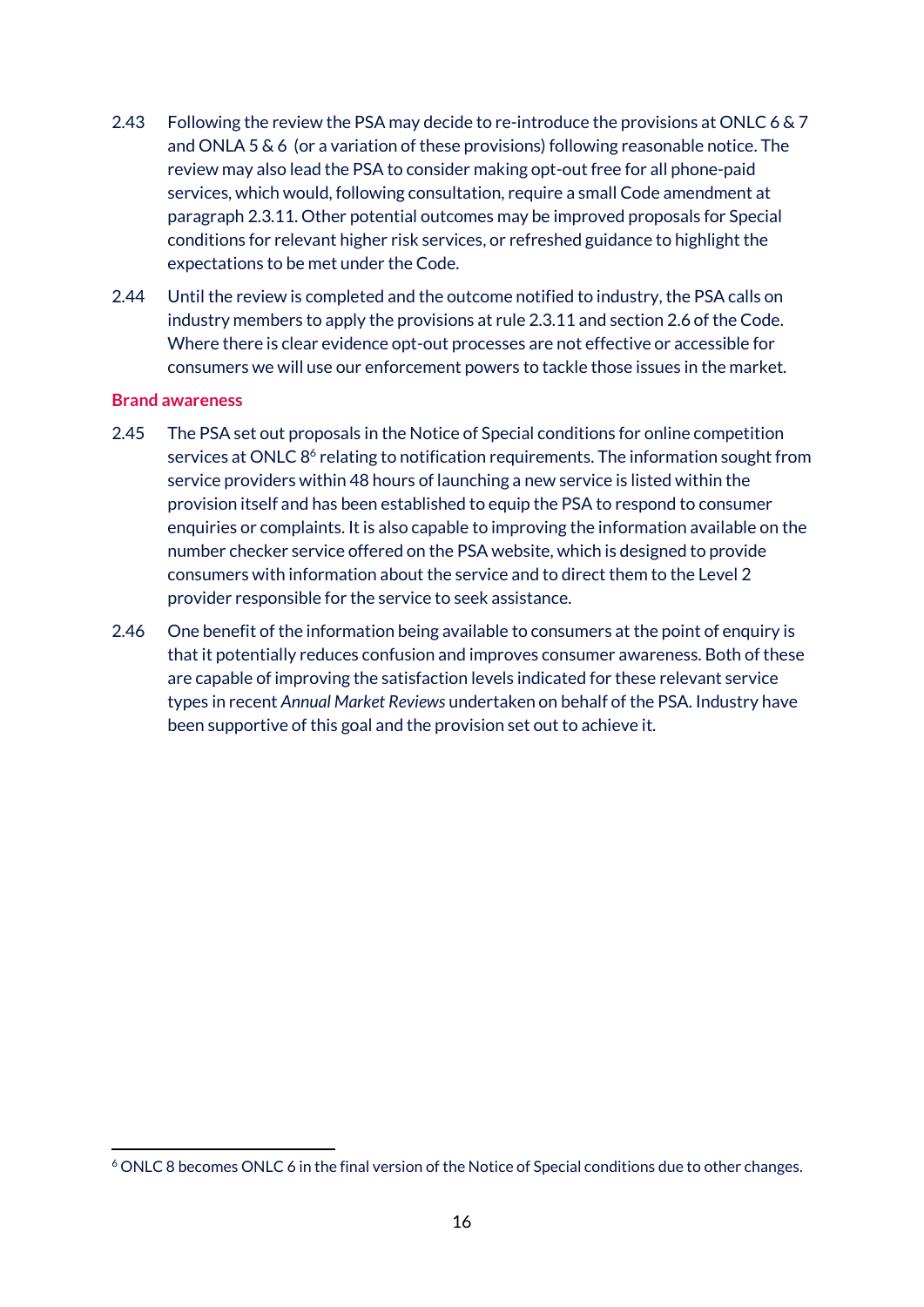## <span id="page-17-0"></span>**Section 3 – Online adult premium rate services**

#### <span id="page-17-1"></span>**Definition of 'online adult PRS'**

- 3.1 As indicated in Section 2 above, whenever the PSA look to adopt Special conditions, it is important to be targeted and have a clear understanding of the service type under assessment. Furthermore, for the effective implementation of any additional measures, it is important to identify the service type to which those measures apply. The definition is the primary consideration, and is found at the start of any Notice of Special conditions.
- 3.2 While respondents were critical of the approach taken when adopting Special conditions for online adult PRS, the definition itself was not directly challenged. Some confusion did arise later in the Notice in relation to reference being made to 'under 16' year olds suggesting the proposed Notice went beyond sexual entertainment services (SES). The majority of respondents indicated that if the definition was restricted to SES then that was appropriate.
- 3.3 One respondent sought to highlight 'glamour' services may pose a higher risk to consumers as evidenced by recent PhonepayPlus and PSA Tribunal adjudications for breach of the Code. The argument was made in two forms: first, suggesting that the problems were not in the online adult PRS market at all therefore the Special conditions should not be applied to such SES; second, suggesting that 'glamour' services should be captured to avoid problems migrating from SES to online 'glamour' content to avoid the new regulations.
- 3.4 Separate from these proposals, the PSA is reviewing the overlapping issues affecting consumers of SES and glamour video content. Already it is recognised that marketing of these services can be conjoined with age verification filters playing a role in directing consumers who interact with affiliate marketing to content suitable for over 18's or the broader market including 16 and 17 year olds. One aspect of our review will be to explore whether content being presented to the wider audience meets the British Board of Film Classification's (BBFC) definition of 'adult' material thereby making any such promotion to under 18's inappropriate.
- 3.5 Turning back to these proposals, the evidence from consumer research points to particular issues for online adult PRS, as defined in relation to Ofcom's definition of SES. It should be noted that Ofcom's definition of SES and the meaning of 'glamour' services are not mutually exclusive. The definition of SES focuses on the nature of the service and therefore a glamour service may still fall within the definition of a SES depending on the nature of such services. The PSA will therefore proceed with implementing Special conditions under the definition as consulted on in August 2016. The confusion relating to 'under 16' will be addressed by the removal of this reference to the lower age threshold at ONLA 117.

 $7$  ONLA 11 becomes ONLA 9 in the final version of the Notice of Special conditions due to other changes.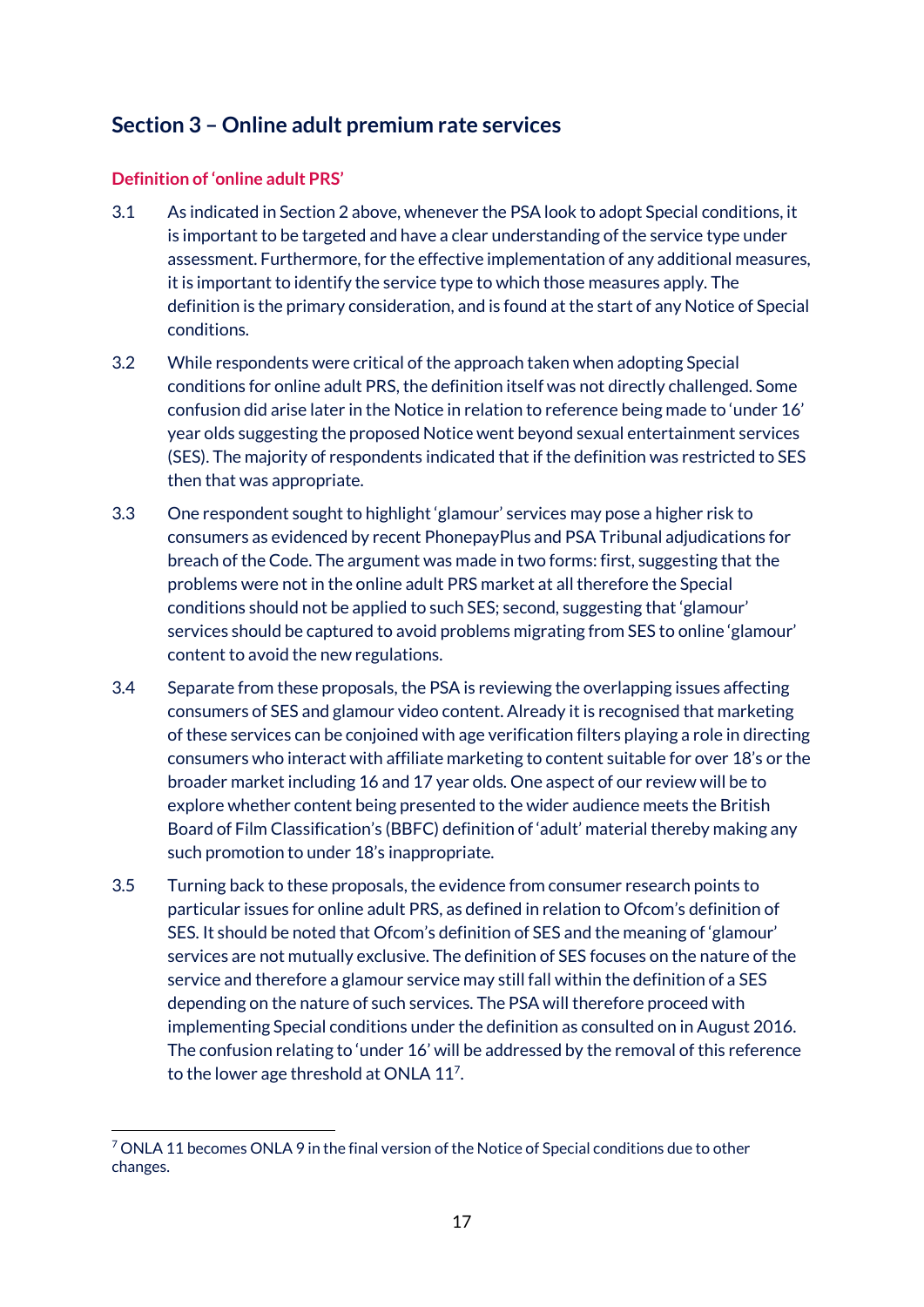#### <span id="page-18-0"></span>**Overlap between provisions across online competition services and online adult PRS**

- 3.6 To avoid unnecessary repetition in this Statement, there are a number of issues identified by respondents to the consultation that affect provisions in both the Notices of Special conditions. This is true for the following provisions relating to online adult PRS:
	- ONLA  $1$  Point of purchase<sup>8</sup>
	- ONLA 2 Consent to charge 'double opt-in'<sup>9</sup>
	- ONLA  $3$  Promotional material<sup>10</sup>
	- $\bullet$  ONLA 4 Receipts<sup>11</sup>
	- ONLA  $5 \& 6$  Opt-out processes<sup>12</sup>
	- ONLA 12 Brand awareness and notification requirements<sup>13</sup>
- 3.7 Where changes have been made to the equivalent provisions in the Notice of Special conditions for online competition services, the PSA will make the same amendments for online adult PRS. The reasons for these amendments are to achieve consistency and make sure such provisions are effective. Where we have accepted arguments raised in relation to online competition services, it follows that the same arguments are persuasive for these services as well.
- 3.8 It is noted that some respondents did make arguments in terms of the provisions listed at 3.6 above. It should be noted that the PSA took consideration of those arguments when assessing the equivalent provisions in relation to online competition services.
- 3.9 The Notice of Special conditions for online adult PRS published alongside this Statement should be read in full to see how these changes have been implemented consistently across the two service types.

#### <span id="page-18-1"></span>**Age verification and age appropriate advertising**

- 3.10 A number of the proposed provisions set out in the Notice of Special conditions for online adult PRS carry across from other such Notices dealing with service types associated with the adult sector. In adopting a new set of regulations for online adult PRS it was considered appropriate to achieve consistency across the market.
- 3.11 It is again noted that some respondents challenged the evidence justifying any adoption of Special conditions for this service type. Some respondents, including Action4 suggested the adult sector did not pose a higher risk such that it warranted additional prescriptive measures, found in ONLA  $7$  to ONLA  $11^{14}$ . Given the legislative

<sup>8</sup> Paragraphs 2.12 to 2.17 of this Statement

<sup>9</sup> Paragraphs 2.18 to 2.24 of this Statement

<sup>&</sup>lt;sup>10</sup> Paragraphs 2.25 to 2.34 of this Statement

<sup>&</sup>lt;sup>11</sup> Paragraphs 2.35 to 2.38 of this Statement

<sup>&</sup>lt;sup>12</sup> Paragraphs 2.39 to 2.44 of this Statement

<sup>&</sup>lt;sup>13</sup> Paragraphs 2.45 to 2.46 of this Statement

<sup>&</sup>lt;sup>14</sup> These become ONLA 5 to ONLA 9 in the final version of the Notice of Special conditions due to other changes.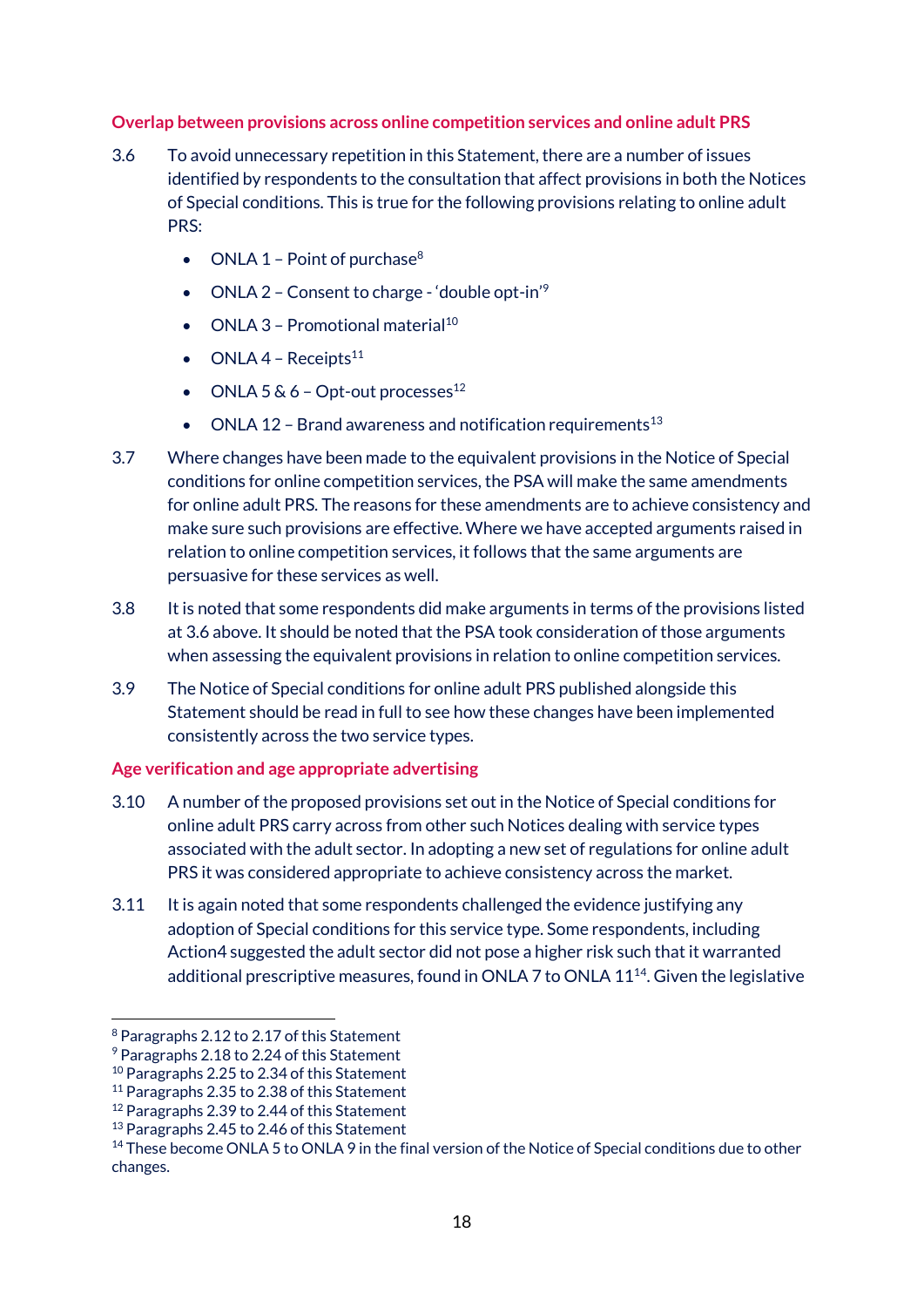background to regulation of adult services, such as SES, and the findings of the recent consumer research, the PSA intend to proceed with its proposals. These include provisions relating to age verification and age appropriate advertising, which are consistently applied across the adult sector for phone-paid services.

- 3.12 Other respondents focussed on individual provisions, accepting the rationale behind each of them, but indicating particular problems with ONLA 11<sup>15</sup>. Respondents, including AIME, highlight that reference is made to 'operators' implying their role in providing the service and their capacity to add a layer of protection against underage use of an adult service. Quite rightly, respondents highlight the types of service caught by the definition of online adult PRS, and the fact that these are unlikely to involve voice calls or operators actively engaging in dialogue with consumers engaging with the service.
- 3.13 The PSA has duly considered the provision again and retained a focus on the objective of filtering out those underage users that are identified through the operation of the online adult PRS. The new wording for ONLA 9, as numbered in the final version of the Notice of Special conditions, is set out below:

"*All providers of services must take steps to verify the age of consumers before they can access the service itself. This includes, but is not necessarily limited to, use of an age verification question and age verification filters operators trained to identify any other indication that a caller to prevent access to users who may be under 18, or under 16 as applicable.*"

3.14 As indicated above, in reaction to the confusion posed by reference to "*under 16*" users in relation to adult services, and in accordance with the wording of the relevant Code provisions in Code Annex 2, paragraph 1.1(f) and (g), we have removed text "*or under 16 as applicable*".

<sup>&</sup>lt;sup>15</sup> ONLA 11 becomes ONLA 9 in the final version of the Notice of Special conditions due to other changes.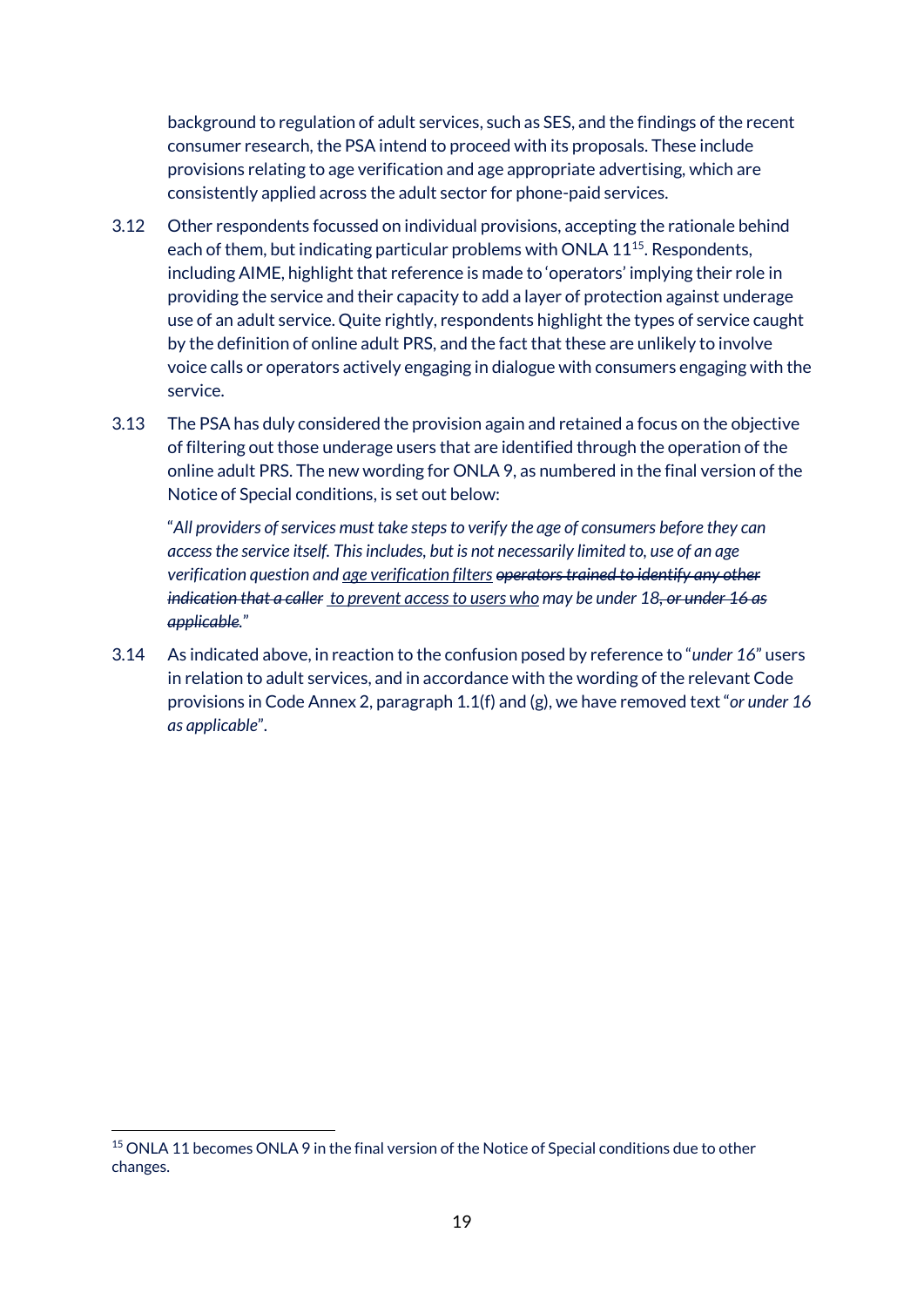## <span id="page-20-0"></span>**Section 4 – Next steps**

#### <span id="page-20-1"></span>**Implementation**

- 4.1 The PSA has today published updated Notices of Special conditions for two separate service types, online competition services and online adult PRS. We have sought to add clarity throughout this Statement as to our expectations for such services, and in particular outline our approach to brand identification in Section 2 above $^{16}$ .
- 4.2 The PSA is providing service providers who operate services to which these Notices of Special conditions apply with a set period in which to make any necessary changes to the promotion and operation of the service. We encourage providers to make the changes in the shortest possible timescale to achieve the necessary consumer protection that this policy seeks to establish. We expect all relevant services to operate in compliance with these Notices by no later than **00:01 on 4 January 2017**.
- 4.3 Where providers approach the PSA with evidence relating to services subject to the Special conditions Notices, suggesting that they are capable of operating in full compliance with the Code and offer equivalent standards as those set out in the Notices, these will be fully assessed. Such consideration may lead to further consultation on changes to the provisions contained within the Notices to respond to the new technical standards. Alternatively, it may lead to further consultation on changes to the relevant definitions of service types carving out those services, either online competition or online adult PRS, which may operate outside of the scope of the Special conditions framework.
- 4.4 As stated at paragraph 2.23, the PSA will consider parameterised links as a means to establish effective consent to charge, and industry are able to raise other service mechanics and solutions in due course.

#### <span id="page-20-2"></span>**Enforcement of the Code and new Special conditions**

- 4.5 From **4 January 2017** the PSA will begin enforcing the new provisions set out in the Notices of Special conditions. Just because the services fall within a category of higher risk services does not mean all enforcement activities will be formal in nature. Where there is strong cooperation with any investigation and acceptance of any identified breaches of these provisions, it still may be possible to use the Track 1 procedure and agree an action plan in accordance with the Code and supporting procedures.
- 4.6 We note that industry stakeholders have suggested some providers may seek to undermine the steps taken in reaction to the high complaint volumes and set up alternative subscription-based services that fall outside of these new Notices of Special conditions. Where there is evidence of consumer harm migrating from online competition services or online adult PRS towards other sectors, we will consider any potential breaches of the Code, including Rule 2.3.1 relating to fair and equitable treatment of consumers. The PSA will use its enforcement powers under the Code to protect consumers where there is such evidence of potential breaches. The PSA will

<sup>-</sup><sup>16</sup> Paragraphs 2.25 to 2.34 of this Statement